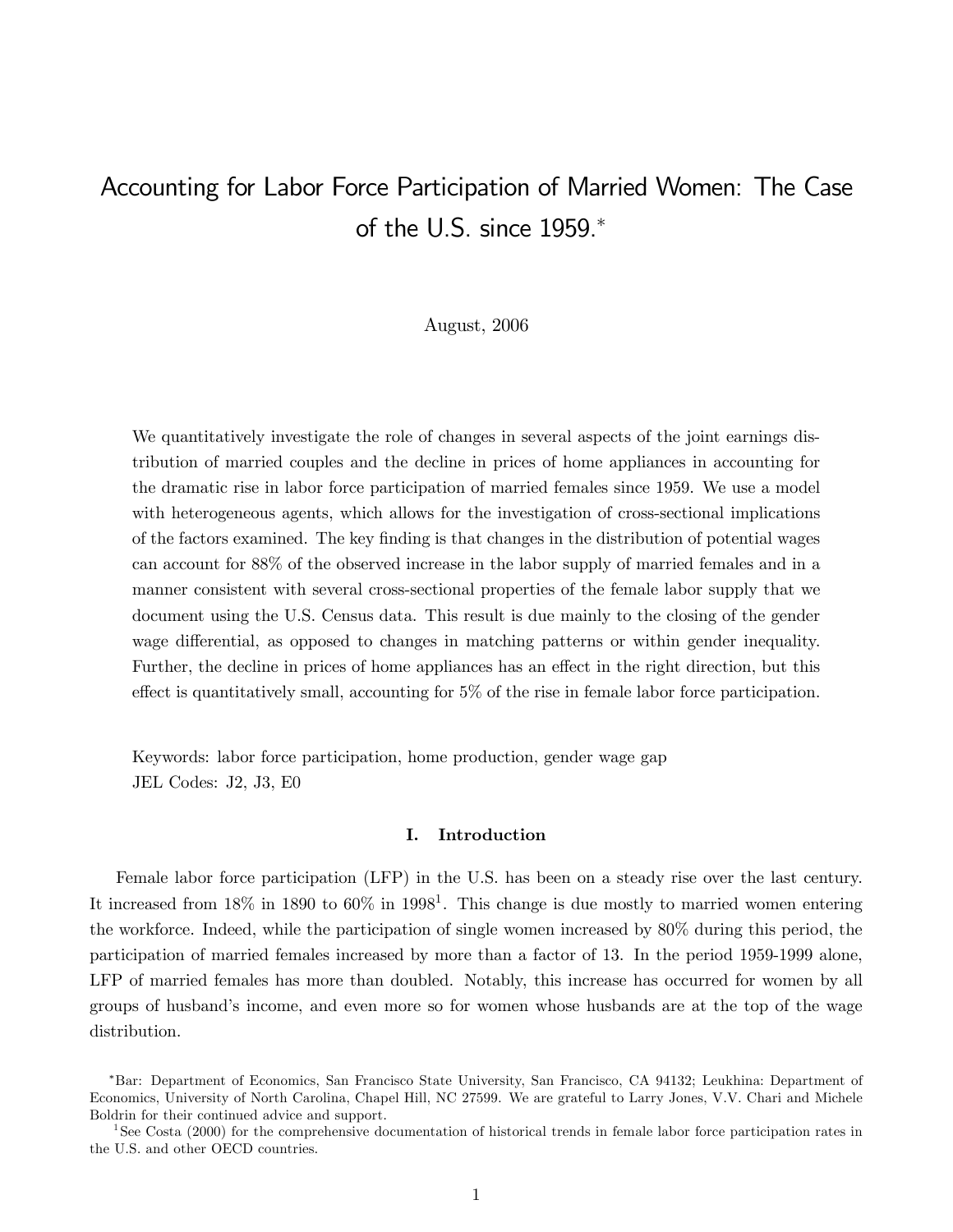A number of explanations for this phenomenon have been proposed.<sup>2</sup> Most commonly cited among the economic forces are the closing of the gender wage gap and the revolution in home production. The latter refers to the widespread diffusion of electrical appliances, such as washing machines, dishwashers and vacuum cleaners. Among non-economic forces, the most frequently mentioned are changes in social norms and women's role in a society. Still, there is little consensus regarding the main forces behind the rise in LFP of married women. For example, both Jones et al. (2003) and Greenwood et al. (2003) investigate the relative importance of the falling gender wage gap and the revolution in household production reaching the opposite conclusions.

Jones et al. (2003) find that a small reduction in the gender wage differential, modeled as a discrimination tax on female income, can account for the entire observed increase in the labor supply of married females during 1950-2000. The decline in the prices of home appliances is found to be much less important quantitatively. By contrast, in Greenwood et al. (2003), the simulated time path of married female LFP that results when the time series of declining prices of home appliances is fed into their benchmark model exhibits an even greater increase than its counterpart in the data, while the impact of the falling gender wage gap in their model is small.

One objective of this paper is to extend the test of these competing explanations to cross-sectional features of the rise in LFP of married females as well as the pattern of relative leisure of husbands and wives. Using the U.S. Census data providing relevant information for 1959, 1969, ..., 1999, we examine female LFP for groups of couples differentiated by male earinings. We document that although female participation increased for all groups, the increase was greater for females married to men at the top of the income distribution. Utilizing time-use surveys, Aguiar and Hurst (2006) document trends in time allocation for the U.S. population. They find that non-retired married men of age 21-65 increased their leisure<sup>3</sup> by 12.5% while married females experienced a 7.7% rise in leisure between 1965 and 2000, relative leisure of men to that of women increasing by 4%. Since the mechanism explored in this paper provides stark predictions with respect to leisure, this information can be used to help evaluate the relative importance of the forces behind changes in female LFP.

To do so, we construct a model of heterogenous agents in which married couples jointly decide on their time allocation between market work, home work, and leisure. Individual heterogeneity with respect to their earnings ability allows us to compare the implication of the proposed explanations for female participation by interval of the husband's real income against data.

In addition, we quantitatively investigate the role of changes in the entire joint wage distribution of husbands and wives. The idea that other aspects of the joint wage distribution may be important for households' time allocation decision is relatively novel. Mulligan and Rubinstein (2002) present a reduced-form model of household specialization in which, for some parameter values, the female labor supply increases even more in response to increasing income inequality than in response to closing of the gender wage gap, thus suggesting that changes in within-gender inequality may represent a quantitatively important force behind the rise in female LFP. Changes in the correlation of husbands' and wives' incomes, possibly resulting from changes in the assortativeness of matching, may also impact the aggregate female

 $2$ See Goldin (1990) for an extensive review.

<sup>&</sup>lt;sup>3</sup>To be consistent with our measure of leisure, we take out sleeping/eating/grooming time (71.64 and 71.84 per week for 1965 and 2003 respectively) from leisure Measure 4 in Table 8 of Aguiar and Hurst (2006).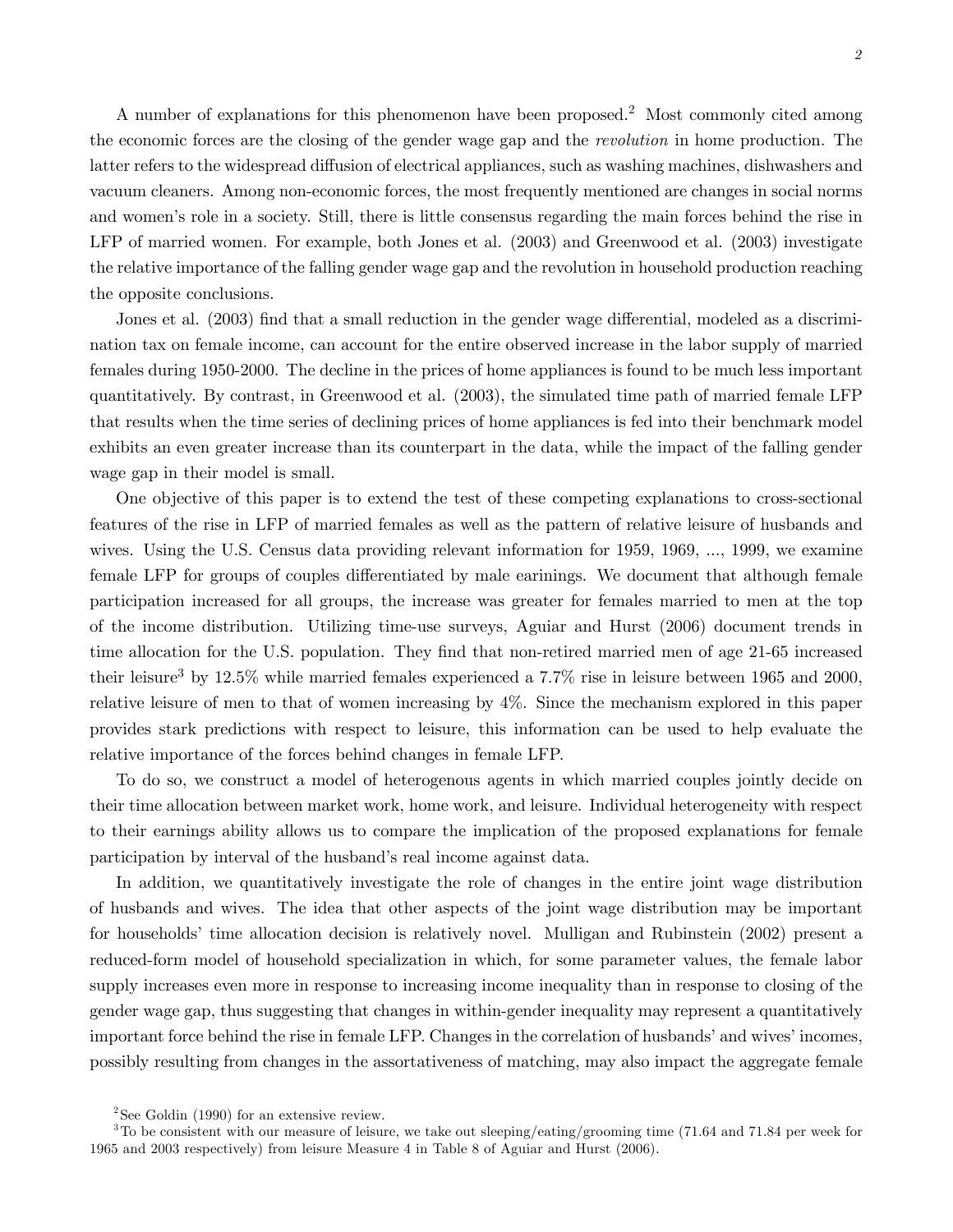labor supply.

Our model draws on several desired features from both, Jones et al. (2003) and Greenwood et al. (2003). Since most of the change in married female labor supply occurred at the extensive rather than the intensive margin, that is, due to women entering the workforce as opposed to working longer hours, we choose to focus on the participation decision. We assume, as in Greenwood et al. (2003), that the market hours of work are fixed, although at different levels for men and women in order to be consistent with the data. Both partners can work at home. We deviate from Greenwood et al. (2003) that assumes perfectly assortative matching and models the cost of household appliances in terms of hours of work at the mean skill level. Instead, we use a more standard budget constraint. We also assume that the wages of husbands and wives are jointly log-normally distributed. Like much of the labor literature, we face the problem of selectivity bias, as the wages of non-workers are not observed. To overcome this problem, we use a censored regression model in conjunction with our calibrated model to estimate the parameters of the wage distribution.

#### Simplified Mechanism

It is instructive to illustrate how different aspects of the wage distribution affect LFP in a simplified version of our main framework. Suppose that a wife joins the workforce if her income relative to her husband's income is sufficiently large.<sup>4</sup> More formally, indexing female income by  $f$  and male income by  $m$ , suppose a wife participates in the workforce if

$$
w_f \ge aw_m,
$$

or  $\log(w_f) - \log(w_m) \geq \log(a)$ . We assume that a couple's market wages are drawn from a bivariate lognormal distribution,  $\left(w_m^i, w_f^i\right)$  $\sum_{i=1}^{n} \mathcal{L}_{i}(\mathbf{m}, \mathbf{S}),$  the arguments denoting the mean vector and the covariance matrix. Let  $X \equiv \log(w_m)$  and  $Y \equiv \log(w_f)$  denote the underlying normal random variables, so that  $(X,Y) \sim LN(\mu, \Sigma)$ .<sup>5</sup> Then  $Y - X \sim N(\mu_Y - \mu_X, \sigma_Y^2 + \sigma_X^2 - 2\sigma_{XY})$  and the participation rate of wives, or equivalently, the fraction of two-earner couples among all couples, is given by

$$
P(2E) = P(Y - X \ge \log(a)) = \Phi\left(\frac{\mu_Y - \mu_X - \log(a)}{\sqrt{\sigma_Y^2 + \sigma_X^2 - 2\sigma_{XY}}}\right) = \Phi(Z),
$$

where  $\Phi$  is the cumulative standard normal distribution. Expressing Z in terms of the gender wage gap,  $GWG = m_2/m_1$ , within-gender inequality measured by the coefficient of variation,  $CV(w_i) = \sqrt{s_{ii}}/m_i$ , and assortativeness of matching measured by correlation,  $\rho(w_m, w_f) = s_{12}/\sqrt{s_{11}s_{22}}$ , gives<sup>6</sup>

$$
Z = \frac{\log (GWG) + \frac{1}{2} \log (1 + CV(w_m)^2) - \frac{1}{2} \log (1 + CV(w_f)^2) - \log (a)}{\sqrt{\log (1 + CV(w_f)^2) + \log (1 + CV(w_m)^2) - 2 \log (1 + \rho (w_m, w_f) CV(w_m)CV(w_f))}}.
$$

Clearly, an increase in  $GWG$ , that is, closing of the gender wage gap raises the fraction of two-earner

<sup>4</sup>Our model with no home production or Cobb-Douglas home production function yields such (linear) decision rule.

<sup>&</sup>lt;sup>5</sup>There is a one-to-one mapping from  $(m, S)$  to  $(\mu, \Sigma)$ .

 $6$ All the derivations are reported in the appendix.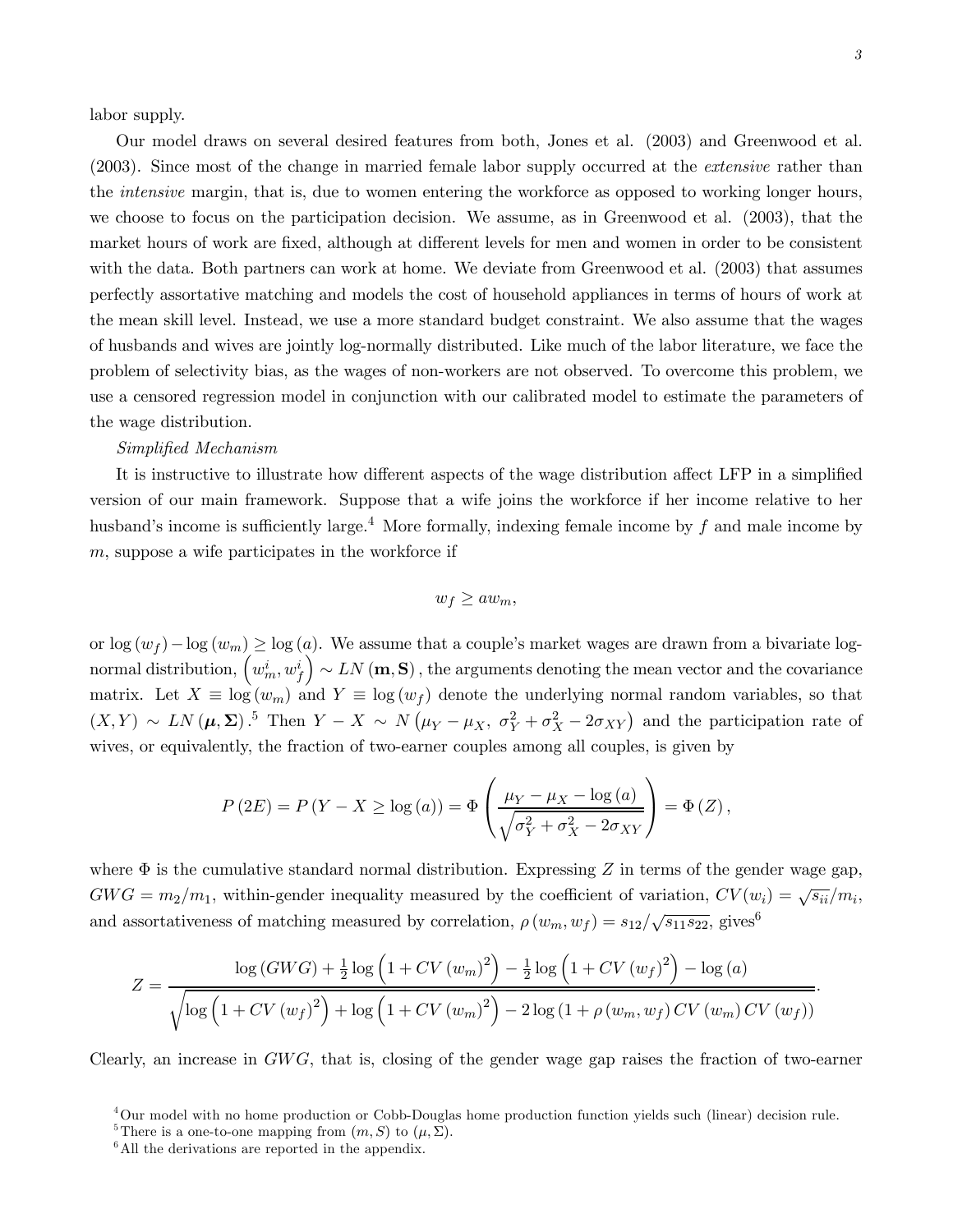couples. The effect of  $\rho(w_m, w_f)$  depends on whether most of the women participate or not. If most women stay at home  $(Z < 0)$ , then higher  $\rho(w_m, w_f)$  further dampens female LFP. The effect of withingender inequality is also ambiguous. To illustrate, consider the special case with  $CV(w_f) = CV(w_m)$ . In this case,  $Z = \frac{\log(GWG) - \log(a)}{\sqrt{2\log(1+CV^2)/(1+a)}}$  $\frac{\log(GW\ G)-\log(a)}{2\log(1+CV^2)/(1+\rho\cdot CV^2)}$ , and increasing inequality draws females into the labor force only if less than half women already participate in the market. The above discussion suggests that all aspects of the wage distribution are potentially important for the time allocation decision. The question of theiir relative importance, however, must be addressed with a quantitative analysis, which is what we do in this paper.

Technological improvements in the home production sector also affect the relative returns to work at home and in the market, but the direction of this effect depends on the substitutability of inputs in the home production. Consider a home good, say home-cooked meals, produced by combining home appliances (capital) and labor. In our main framework, capital-augmenting technological change is equivalent to the decline in relative prices of home appliances. If technological progress is capital-augmenting and the inputs are substitutes, then households will allocate less labor to home production. If, on the other hand, the inputs are complements, capital-augmenting technological progress would have the opposite effect.<sup>7</sup>

Thus, we quantitatively assess the importance of changes in the entire earnings distribution, and each of its aspects in isolation, and the decline in prices of home appliances for LFP of married females. Our conclusion is closer to that of Jones et al. (2003). We find that changes in the wage distribution can account for most of the increase in married female labor force participation, and in a manner, consistent with observations on relative leisure of husbands and wives as well as the observation that the participation increase was the greatest for women married to men at the top of the earnings distribution. Most of this result is driven by the closing of the gender wage gap, although other aspects of the wage distribution, in particular, an increase in assortativeness of matching, appear to be responsible for the fact that participation increased more for women married to wealthy husbands. We find that the "revolution" in home production has a much smaller impact on married female labor force participation, accounting for only 5% of its entire increase.

#### II. Data on Workforce Participation

We use the U.S. Census data on married couples such that each of the spouses is between the ages of 25 and 64. Since we do not model human capital accumulation, we consider only those individuals who had the time to complete their education. The U.S. Census data is available decennially.

We call an individual an earner if this individual works a positive number of hours. Hence, all the couples in the sample can be identified as either two-earner couples, one-earner male couples, one-earner female couples, or no-earner couples. From the discussion in part 1, nearly all the increase in the fraction of the two-earner couples is due to one-earner male couples becoming two-earner couples. Hence, we

 $^7$ Aguiar and Hurst (2006) use the degree of substitutibility of inputs (labor and capital in our case) to classify an activity as home production. Hence, when performing sensitivity analysis, we maintain the assumption that labor and capital are substitutes in home production. Certainly, this assumption gives the best chance to the story of home production revolution.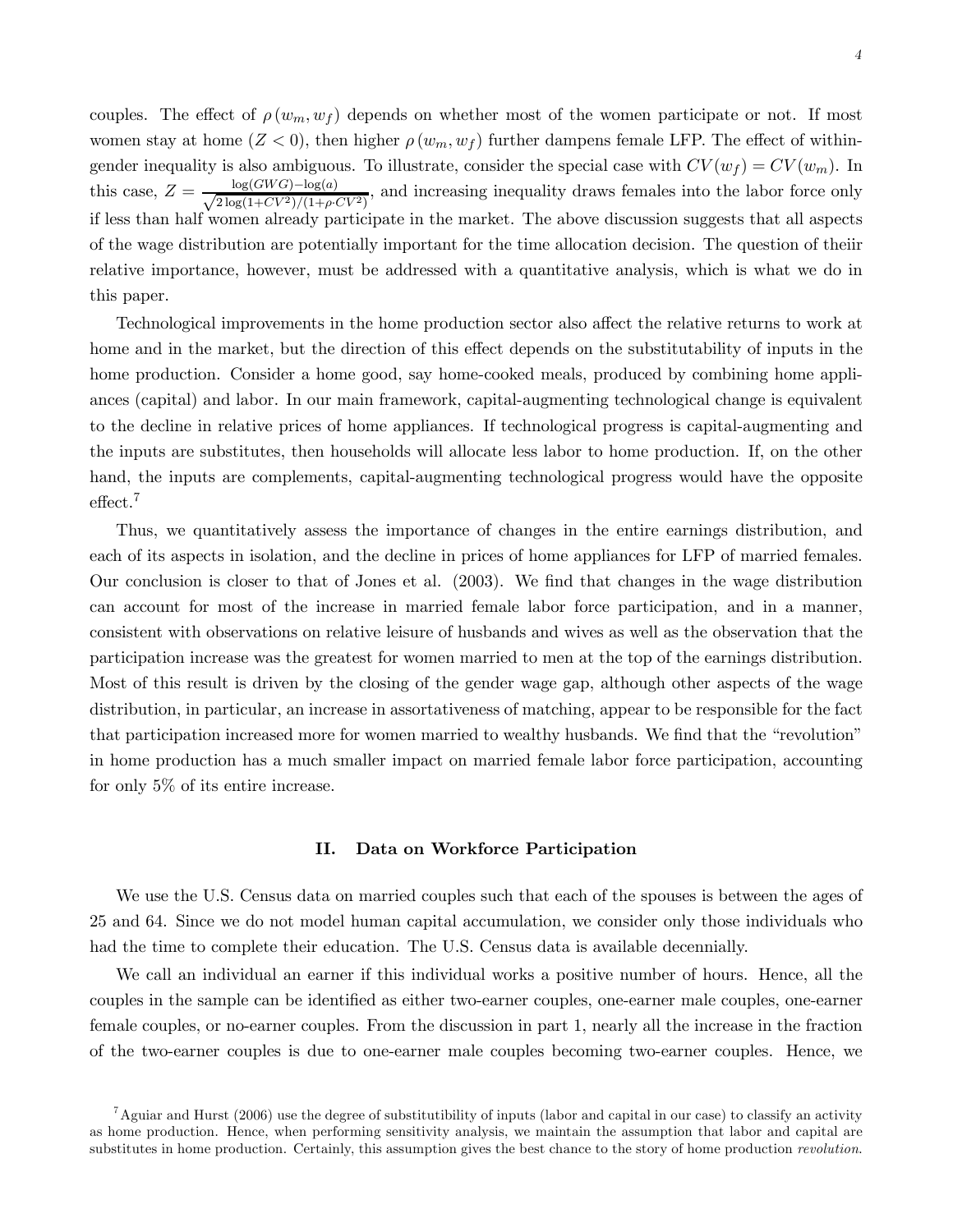choose to focus only on these two types of couples and eliminate one-earner female couples<sup>8</sup> from the sample used in part 1. Moreover, since one of our objectives is to study the effect of changes in the wage distribution on LFP, we need to estimate the parameters of this wage distribution. By constructing the sample in which only females suffer from selection bias, we significantly simplify the estimation of the wage distribution.

In the remaining sample, all males work positive hours. Moreover, the fraction of two-earner couples among all couples is equivalent to the fraction of working women among all women. Hence, we will use "married female labor force participation" and "fraction of two-earner couples in all couples" interchangeably.

The main observation we investigate is the increase in the fraction of two-earner couples. Notice from Figure 1 that it increased dramatically, from 33% to 76%, in the period between 1959 and 1999. Notably, this increase occurred for households of all income types. Since all male income<sup>9</sup> is observed in the sample, we can split the couples into 10 groups, each one corresponding to the interval of the husband's real income, measured in 1999 dollars.<sup>10</sup> The income intervals are arbitrarily chosen to be  $(0, 0)$ 12, 000], (12, 000, 24, 000), (24, 000, 36, 000), ..., (108, 000, +). Figure 3 plots female participation rates by the interval of her husband's real income. Clearly, female participation increased for all groups of couples, but the increase was greater for those females whose husbands are at the top of the income distribution. Indeed, in 1959 less than 10% of females with husbands earning over 108, 000 per year participated in the workforce, while in 1999, this number was over 70%.

Another important fact is that annual hours of work, conditional on working positive hours, did not change nearly as much as female LFP. Indeed, while male hours remained roughly constant, female hours increased by 17%. Since the increase in female LFP was much more dramatic, 130%, we focus solely on the extensive margin.

## III. Model

We develop a static, partial equilibrium model of family time allocation. There is measure 1 of heterogeneous households. Each household consists of two people, a male and a female. Agents are heterogenous in their earning ability. In particular, we assume that couples' market wages are drawn from a log-normal distribution,  $\left(w_m^i, w_f^i\right)$  $\left( \rho \sim LN\left( \mathbf{m},\mathbf{S}\right), \text{ where $\mathbf{m}$ and $\mathbf{S}$ denote the mean vector and the } \right)$ covariance matrix of the log-normal distribution. $^{11}$ 

All agents are endowed with 1 unit of productive time which is allocated between market work  $(l<sup>1</sup>)$ , home work  $(l^2)$ , and leisure  $(1 - l^1 - l^2)$ . All agents have identical preferences over consumption of the market good  $(c^1)$ , consumption of the home good  $(c^2)$ , and leisure given by

$$
u(c^1, c^2, l) = \mu \log(c^1) + \nu \log(c^2) + (1 - \mu - \nu) \log(1 - l^1 - l^2).
$$

9Labor income is defined as wage income for those who work for wages and as business income for self-employed.

<sup>&</sup>lt;sup>8</sup>If we allow the households in the model to be of three types and keep all three types of couples in the sample, the main results do not change. Hence, we choose to eliminate the unnecessary complications.

 $^{10}\rm{We}$  use CPI index to compute real incomes.

<sup>&</sup>lt;sup>11</sup>The convention is to write  $(w_m^i, w_f^i) \sim LN(\mu, \Sigma)$ , where the parameters are the mean vector and covariance matrix of the underlying normal distribution. Since there is a one-to-one mapping from the moments of the normal to the moments of the log-normal distribution, we believe that our convention is less confusing for the purpose at hand.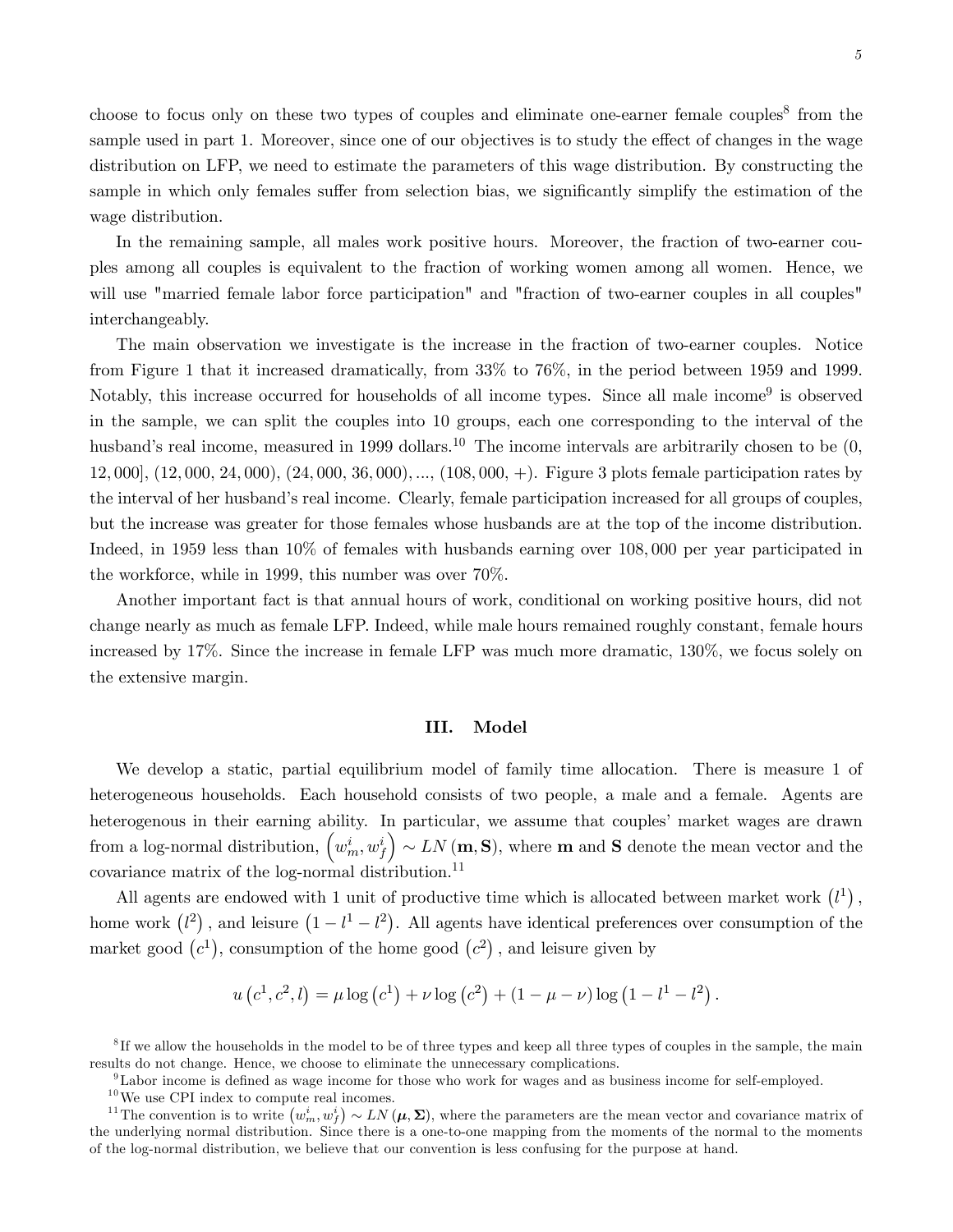The home good is produced according to the CES production function denoted by  $F(k, l) = [\theta k^{\rho} + (1 - \theta)l^{\rho}]^{1/\rho}$ , where  $k$  denotes the stock of home appliances and  $l$  denotes family labor allocated to home work. Home appliances are purchased in the market at the real price q.

All men participate in market production. This modeling choice is motivated by the discussion in the data section. Further, market hours are assumed to be indivisible, i.e., the male works exactly  $\bar{l}_{m}^{1}$ ; the female works  $\bar{l}_f^1$  if she chooses to participate in the market production.<sup>12</sup> Throughout the paper, individual variables are subscripted by the gender of the individual.

We assume that the bargaining problem within the household is solved efficiently, so that the household's problem can be written as a social planning problem. Let  $\lambda$  represent the relative weight on male utility in the planner's problem. Each household, depending on its choice of time allocation, can be one of the following two types: a one-earner male household (1M) and a two-earner household (2E).

Given the realization  $(w_m, w_f)$ , each household chooses max  $\{V_{2E}(w_m, w_f), V_{1M}(w_m, w_f)\}\,$ , where

$$
V_{2E}(w_m, w_f) = \max_{\substack{c_m^1, c_m^2, c_f^2, k, l_m^2, l_f^2}} \lambda \left[ \mu \log \left( c_m^1 \right) + \nu \log \left( c_m^2 \right) + (1 - \mu - \nu) \log \left( 1 - \bar{l}_m^1 - l_m^2 \right) \right]
$$
  
+ 
$$
(1 - \lambda) \left[ \mu \log \left( c_f^1 \right) + \nu \log \left( c_f^2 \right) + (1 - \mu - \nu) \log \left( 1 - \bar{l}_f^1 - l_f^2 \right) \right]
$$
  
s.t. 
$$
c_m^1 + c_f^1 + qk = w_m + w_f,
$$

$$
c_m^2 + c_f^2 \le F \left( k, l_m^2 + l_f^2 \right),
$$

$$
0 \le l_m^2 \le 1 - \bar{l}_m^1,
$$

$$
0 \le l_f^2 \le 1 - \bar{l}_f^1,
$$

and  $V_{1M}(w_m, w_f)$  is identical to  $V_{2E}(w_m, w_f)$  with  $w_f = \bar{l}_f^1 = 0$ .

After substituting for the optimal consumption of the market and home good, derived analytically, the above simplifies to

$$
V_{2E}(w_m, w_f) = \max_{k,l_m^2, l_f^2} \mu \log(w_m + w_f - qk) + \nu \log(F(k, l_m^2 + l_f^2))
$$
  
+ 
$$
(1 - \mu - \nu) \left[ \lambda \log(1 - \bar{l}_m^1 - l_m^2) + (1 - \lambda) \log(1 - \bar{l}_f^1 - l_f^2) \right] + \kappa
$$
  
s.t. 
$$
0 \le k \le (w_m + w_f) / q,
$$

$$
0 \le l_m^2 \le 1 - \bar{l}_m^1,
$$

$$
0 \le l_f^2 \le 1 - \bar{l}_f^1,
$$

with  $V_{1M}(w_m, w_f)$  again being the special case of  $V_{2E}(w_m, w_f)$  with  $w_f = l_f^1 = 0.13$ 

#### Decision Rules

The model implies a very intuitive decision rule. As long as the female's wage is large enough relative to her husband's wage, she will choose to participate in market production. Hence, the wage space is partitioned into two regions: 2E, 1M. We define the threshold between the two regions as a function  $L(\cdot)$ such that  $V_{1M}(w_m, L(w_m)) = V_{2E}(w_m, L(w_m))$ . Figure 5 illustrates the workings of the mechanism. A

 $12$ Note the hours are different for men and women to allow for a better mapping of observables into the model.

<sup>&</sup>lt;sup>13</sup>Notice that the constant  $\kappa = (\mu + \nu) (\lambda \log \lambda + (1 - \lambda) \nu \log(1 - \lambda))$  is irrelevant for the household's optimization problem.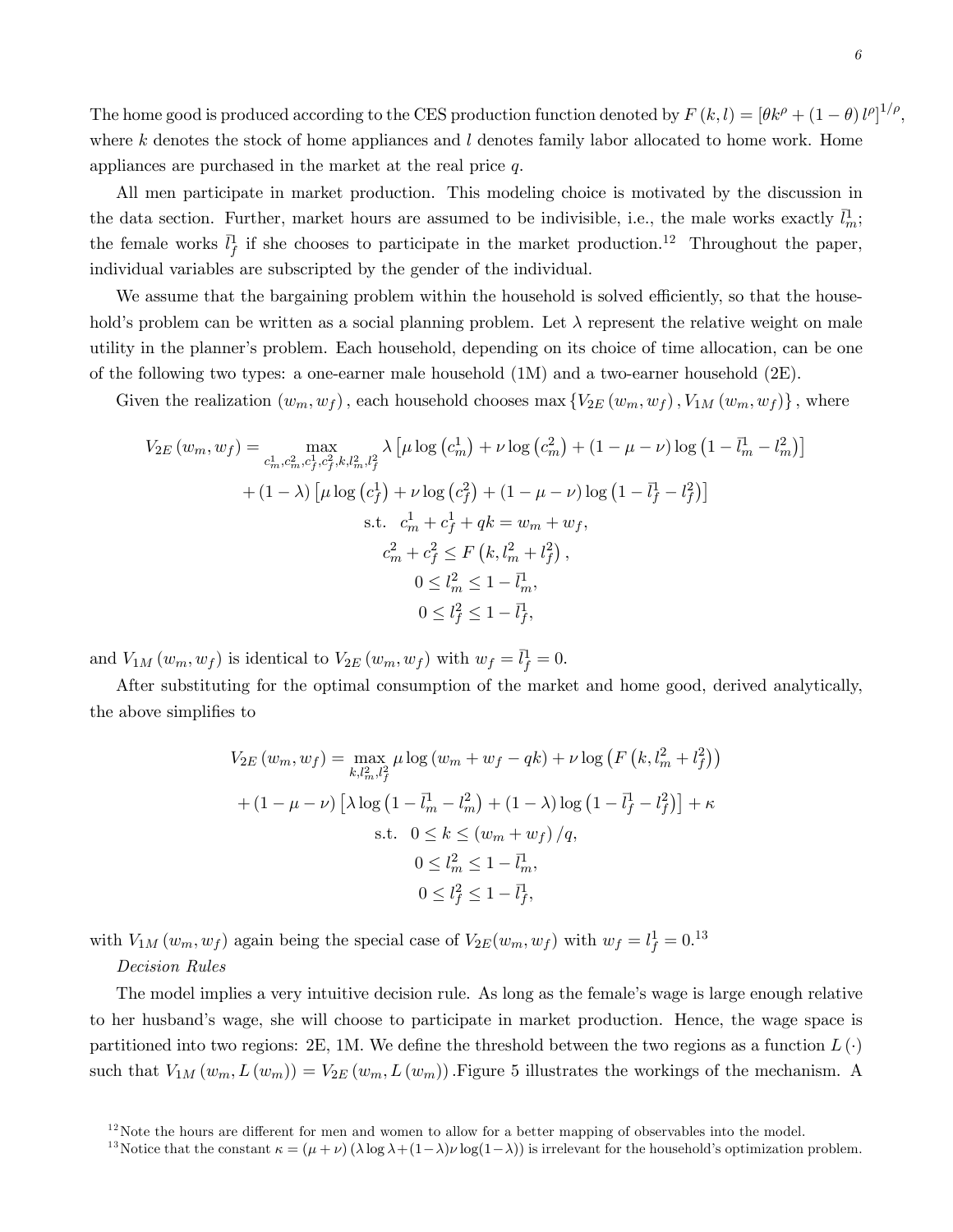point in this space represents a particular realization of  $(w_m, w_f)$ . All couples with earnings realization above the threshold choose to be 2E couples. The contour plots illustrate how the couples are distributed in the wage space. While the parameters of the joint wage distribution determine where the couples are located in this wage space, it is the rest of the parameters of the model, including the price of home appliances, that determine the shape and location of the threshold. If for some given wage distribution the threshold shifts downward, then the fraction of two-earner couples will go up. Alternatively, the participation can go up for any given threshold when the mass of the distribution shifts to the region of the 2E couples.

Next we demonstrate two special cases of the model for which the decision rule threshold is linear, the first is the case of no home production, and second is the case of the Cobb-Douglas home production. If the production function is general CES, then the threshold is non-linear.

**Proposition 1** In a model with  $(i)$  no home production or with  $(ii)$  Cobb-Douglas home production function, the threshold is an array from the origin.

(i) Consider a version of our model with no home production. Preferences in this case are represented by  $u(c^1, l) = \mu \log(c^1) + (1 - \mu - \nu) \log(1 - l^1 - l^2)$ . The threshold can be easily derived analytically by setting  $V_{1M}$  and  $V_{2M}$  equal to each other.

$$
V_{1M} = V_{2E}
$$
  
\n
$$
\mu \log (w_m) = \mu \log (w_m + w_f) + (1 - \mu - \nu) (1 - \lambda) \log (1 - \bar{l}_f^1)
$$
  
\n
$$
\mu \log \left( \frac{w_m + w_f}{w_m} \right) = -(1 - \mu - \nu) (1 - \lambda) \log (1 - \bar{l}_f^1)
$$
  
\n
$$
\frac{w_m + w_f}{w_m} = \exp \left( \frac{-(1 - \mu - \nu) (1 - \lambda) \log (1 - \bar{l}_f^1)}{\mu} \right) \equiv A
$$
  
\n
$$
w_f = w_m (A - 1).
$$

(ii) Now consider a version of our model with Cobb-Douglas home production function,  $F(k, l) = k^{\theta}l^{1-\theta}$ . The problem of the two-earner household is

$$
V_{2E} = \max_{k,l_m^2,l_f^2} \mu \log (w_m + w_f - qk) + \nu \left[ \theta \log k + (1 - \theta) \log (l_m^2 + l_f^2) \right]
$$
  
+ 
$$
(1 - \mu - \nu) \left[ \lambda \log (1 - \bar{l}_m^1 - l_m^2) + (1 - \lambda) \log (1 - \bar{l}_f^1 - l_f^2) \right]
$$
  
s.t.  $0 \le k \le (w_m + w_f) / q$ ,  
 $0 \le l_m^2 \le 1 - \bar{l}_m^1$ ,  
 $0 \le l_f^2 \le 1 - \bar{l}_f^1$ .

Notice that the optimal k is always interior since the marginal utility from k approaches infinity as  $k$ converges to zero. Thus, the optimal  $k$  is obtained by solving the first order condition:

$$
\frac{\mu q}{w_m + w_f - qk} = \frac{\nu \theta}{k},
$$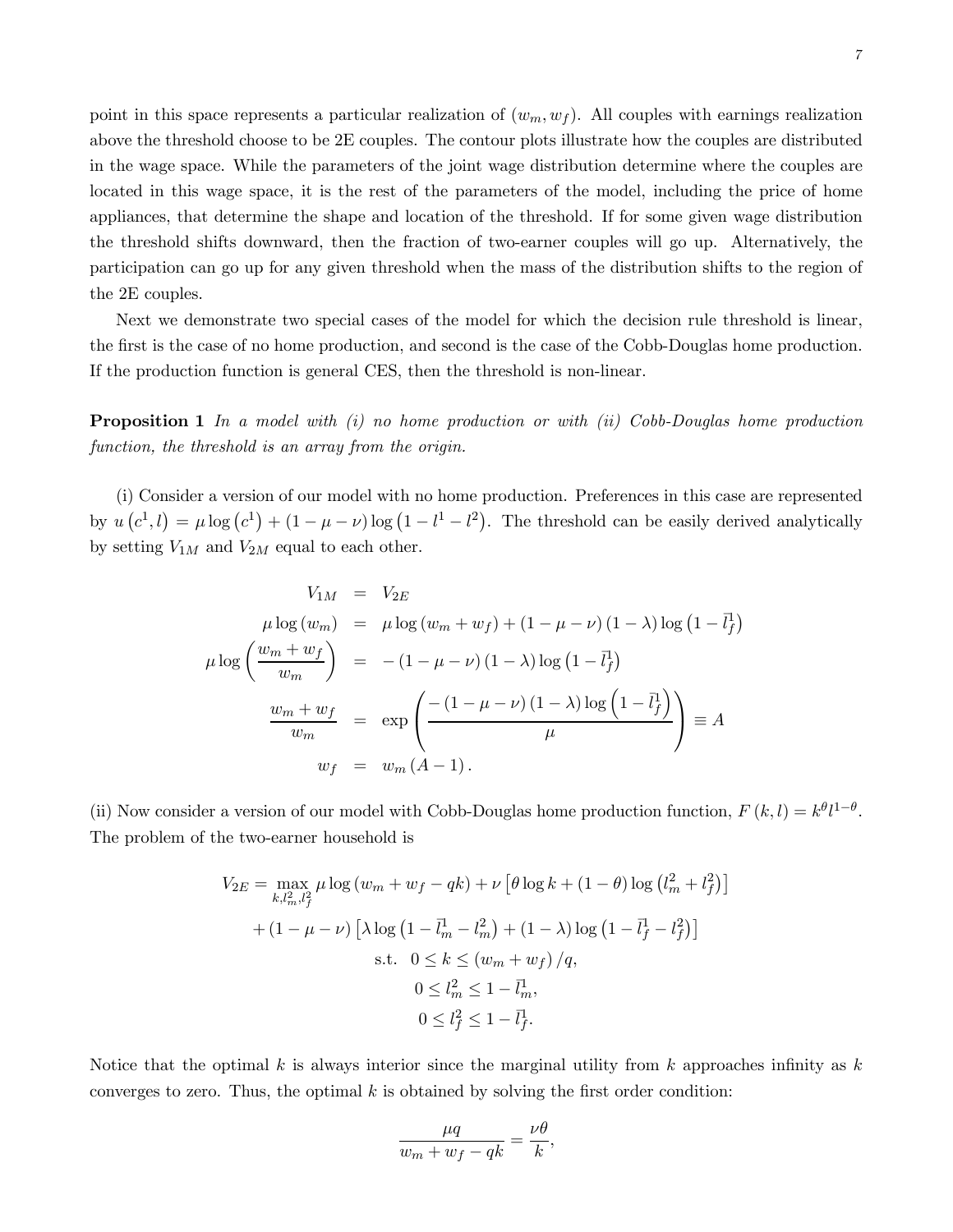which yields

$$
k = \frac{\nu \theta}{\mu + \nu \theta} \left( \frac{w_m + w_f}{q} \right).
$$

It is possible to have corner solutions to the optimal time allocation in home production. First, observe that the household as a whole will always allocate a positive number of hours to home production because of the log utility. Fortunately, we do not need to solve for time allocation to the home production since this allocation is independent of wages. Thus, the value function becomes

$$
V_{2E} = \mu \log \left( w_m + w_f - \frac{\nu \theta (w_m + w_f)}{\mu + \nu \theta} \right) + \nu \theta \log \left( \frac{\nu \theta}{\mu + \nu \theta} \left( \frac{w_m + w_f}{q} \right) \right) + \text{constant},
$$
  

$$
V_{2E} = (\mu + \nu \theta) \log (w_m + w_f) + C (2E),
$$

where  $C(2E)$  is some constant. Similarly, the solution to 1M problem is

$$
V_{1M} = (\mu + \nu \theta) \log (w_m) + C (1M).
$$

Equating the two value functions gives

$$
(\mu + \nu \theta) \log (w_m + w_f^*) + C (2E) = (\mu + \nu \theta) \log (w_m) + C (1M),
$$

$$
\log \left( \frac{w_m + w_f}{w_m} \right) = \frac{C (1M) - C (2E)}{\mu + \nu \theta},
$$

$$
\frac{w_m + w_f}{w_m} = \exp \left( \frac{C (1M) - C (2E)}{\mu + \nu \theta} \right).
$$

Clearly, the solution to this equation,  $w_f^* = L(w_m)$ , is a linear function of  $w_m$ .

**Proposition 2** In the model with CES home production function, capital-augmenting technological progress in home production is equivalent to the decile in the price of home appliances.

**Proof.** In this version of the model,  $F(k, l) = [\theta (Ak)^{\rho} + (1 - \theta)l^{\rho}]^{1/\rho}$ . We want to show that an increase in A is equivalent to a proportional decrease in q. Define the new variable  $\tilde{k} \equiv qk$  and rewrite the problem of the two-earner household as follows,

$$
V_{2E} = \max_{c_m^1, c_m^2, c_f^1, c_f^2, \tilde{k}, l_m^2, l_f^2} \lambda \left[ \mu \log \left( c_m^1 \right) + \nu \log \left( c_m^2 \right) + (1 - \mu - \nu) \log \left( 1 - \bar{l}_m^1 - l_m^2 \right) \right]
$$
  
+ 
$$
(1 - \lambda) \left[ \mu \log \left( c_f^1 \right) + \nu \log \left( c_f^2 \right) + (1 - \mu - \nu) \log \left( 1 - \bar{l}_f^1 - l_f^2 \right) \right]
$$
  
s.t. 
$$
c_m^1 + c_f^1 + \tilde{k} = w_m + w_f,
$$

$$
c_m^2 + c_f^2 \le \left[ \theta \left( A \frac{\tilde{k}}{q} \right)^{\rho} + (1 - \theta) \left( l_m^2 + l_f^2 \right)^{\rho} \right]^{1/\rho},
$$

$$
0 \le l_m^2 \le 1 - \bar{l}_m^1,
$$

$$
0 \le l_f^2 \le 1 - \bar{l}_f^1.
$$

It is clear that A and q enter in this problem as a ratio. Hence, increasing A by a factor of  $\lambda$  is equivalent to decreasing  $q$  by the same factor. The same proof holds for  $V_{1M}.~\blacksquare$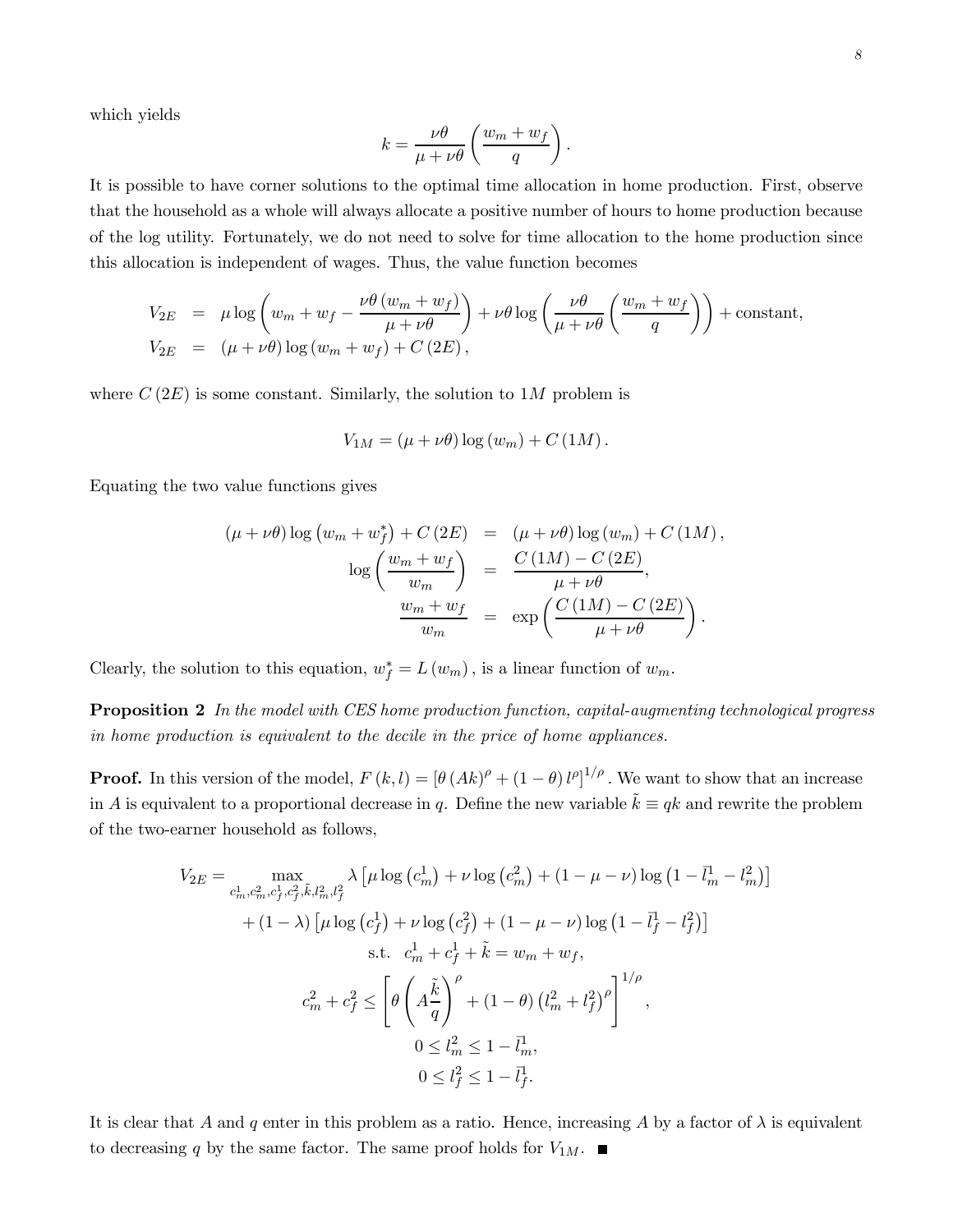Hence, the experiment of dropping the relative price of home appliances,  $q$ , that we discuss in the later section can be interpreted as a capital-augmenting technological change in home production.

### IV. Calibration

For computational accuracy, it is convenient to work with logs of the wages (normal space), not with wages directly (log-normal space). Let  $X = \log(w_m)$  and  $Y = \log(w_f)$ , so that  $(X, Y) \sim N(\mu, \Sigma)$ ,  $where<sup>14</sup>$ 

$$
\boldsymbol{\mu} = \left[ \begin{array}{c} \mu_X \\ \mu_Y \end{array} \right], \ \boldsymbol{\Sigma} = \left[ \begin{array}{cc} \sigma_X^2 & \sigma_{XY} \\ \sigma_{XY} & \sigma_Y^2 \end{array} \right].
$$

Accordingly, we transform our sample by taking logs.

Figure 2 shows the average annual working hours of male and female in our sample. We calibrate the fixed work hours (conditional on working) of males and females in 1999,  $\bar{l}_m^1$  and  $\bar{l}_f^1$ , to be 0.44 and .34 respectively, to match their data counterparts. McGrattan et al. (1997) estimated the parameters of the home production function to be  $\theta = 0.206$  and  $\rho = 0.189$ . We then fix the preference parameters at  $\lambda = 0.5$ ,  $\mu = 1/3$ ,  $\nu = 1/3$ . The remaining parameters are the parameters of the wage distribution,  $\mu_X, \mu_Y, \sigma_X, \sigma_Y, \sigma_{XY}$ , and the relative price of home appliances q.

We proceed in two steps. First, we calibrate the remaining six parameters using the method of moments to match some key moments in 1999. More precisely, we calibrate the remaining six parameters by minimizing the distance between the relevant moments in the data, summarized in Table 1, and the corresponding moments implied by the model.

Table 1: Summary of Moments Used for Calibration

| Preferences          | Definition                                                        |
|----------------------|-------------------------------------------------------------------|
| P(1M)                | Fraction of 1M couples                                            |
| E[X]                 | Mean of log of male wages                                         |
| Var[X]               | Variance of log of male wages                                     |
| E[Y 2E]              | Mean of log of female wages, conditional on being a 2E couple     |
| Var[Y 2E]            | Variance of log of female wages, conditional on being a 2E couple |
| $P(1M X \leq \mu_X)$ | Fraction of 1M among couples with $log(w_m)$ below median         |

Let the vector of the above moments be denoted by  $\mathcal M$  and let the vector of corresponding moments in the model be denoted by  $M(\Theta)$ , where  $\Theta = {\mu_X, \mu_Y, \sigma_X, \sigma_Y, \sigma_{XY}, q}$ . We calibrate  $\Theta$  by solving the problem

$$
\min_{\Theta} \left[\mathcal{M} - M(\Theta)\right]' W \left[\mathcal{M} - M(\Theta)\right],
$$

where W is the identity matrix. In order to solve this minimization problem we need to adopt an efficient numerical technique for computing various conditional moments in the model. For more details

<sup>&</sup>lt;sup>14</sup>There is a unique one-to-one mapping from  $(\mu, \Sigma)$  to  $(m, S)$ . The formulas are shown in the appendix.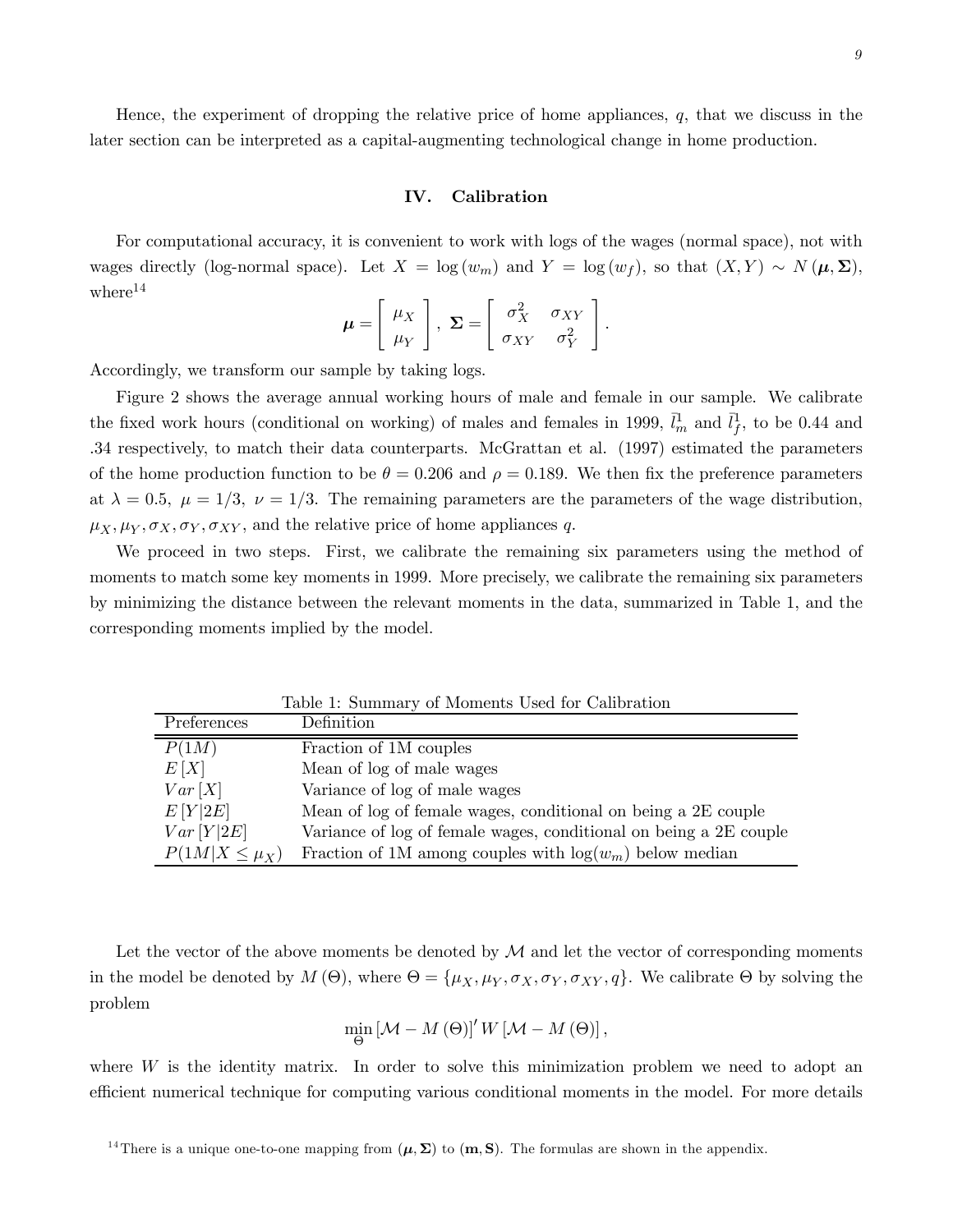on computation see the appendix<sup>15</sup>.

Table 2 provides a summary of the calibrated parameters for the year 1999.

| Table 2: Summary of Calibrated Parameters for 1999 |         |                                         |  |
|----------------------------------------------------|---------|-----------------------------------------|--|
|                                                    | Value   | Definition                              |  |
| Preferences                                        |         |                                         |  |
| $\lambda$                                          | 0.5     | Weight on male in the planner's problem |  |
| $\mu$                                              | 1/3     | Weight on utility from market good      |  |
| $\nu$                                              | 1/3     | Weight on utility from home good        |  |
| Market hours                                       |         |                                         |  |
|                                                    | 0.44    | Fixed market time for working male      |  |
| $\bar{l}_m^1$<br>$\bar{l}_f^1$                     | 0.34    | Fixed market time for working female    |  |
| Home production                                    |         |                                         |  |
| $\theta$                                           | 0.206   | Share parameter                         |  |
| $\rho$                                             | 0.189   | CES parameter                           |  |
| Wage distribution                                  |         |                                         |  |
| $\mu_X$                                            | 10.374  | Mean of log wage of male                |  |
| $\mu_Y$                                            | 9.5586  | Mean of log wage of female              |  |
| $\sigma_X$                                         | 0.86894 | Std. of log wage of male                |  |
| $\sigma_Y$                                         | 1.2346  | Std. of log wage of female              |  |
| $\sigma_{XY}$                                      | 0.66739 | Covariance of log wages of couples      |  |
| Other                                              |         |                                         |  |
| q                                                  | 0.99586 | Price of home appliances                |  |

The next step is to estimate the time series for the parameters of the wage distribution  $(\mathbf{m}_t, \mathbf{S}_t)$ ,  $t = 1959, 1969, \ldots, 1999$ . If we fully observed wages of all husbands and wives we would estimate the wage distribution using the classical method of moments. In order to predict the unobserved wages in our sample, we use the censored regression model in conjunction with the threshold implied by our model. Once the unobserved wages are predicted, we can infer the remaining parameters of the wage distribution from their sample counterparts.

The structure of our model suggests a version of the Tobit model, with the censoring rule determined by the model. Formally, our estimation procedure is described by

$$
y_i^* = x_i \beta + u_i, \quad u_i \sim N(0, \sigma^2)
$$
  

$$
y_i = \begin{cases} y_i^* & \text{if } y_i^* > f(z_i, \Omega) \\ 0 & \text{otherwise} \end{cases}
$$

where  $y_i^*$  denotes the log of the market wage offer to a married female i and  $x_i$  denotes her personal attributes such as education level, experience, etc., that determine her earning ability. The observed log

<sup>&</sup>lt;sup>15</sup>Supplemental Notes, available through the authors' websites, explain the computation of the model moments and numerical integration methods. The difficulty with this is that the limit of integration, i.e., the threshold between the 1M and 2E regions, has to be computed for every point at which we evaluate the integrand. This threshold must be computed numerically by equating the value functions of the 2E and 1M problems, which in turn may have corner solutions.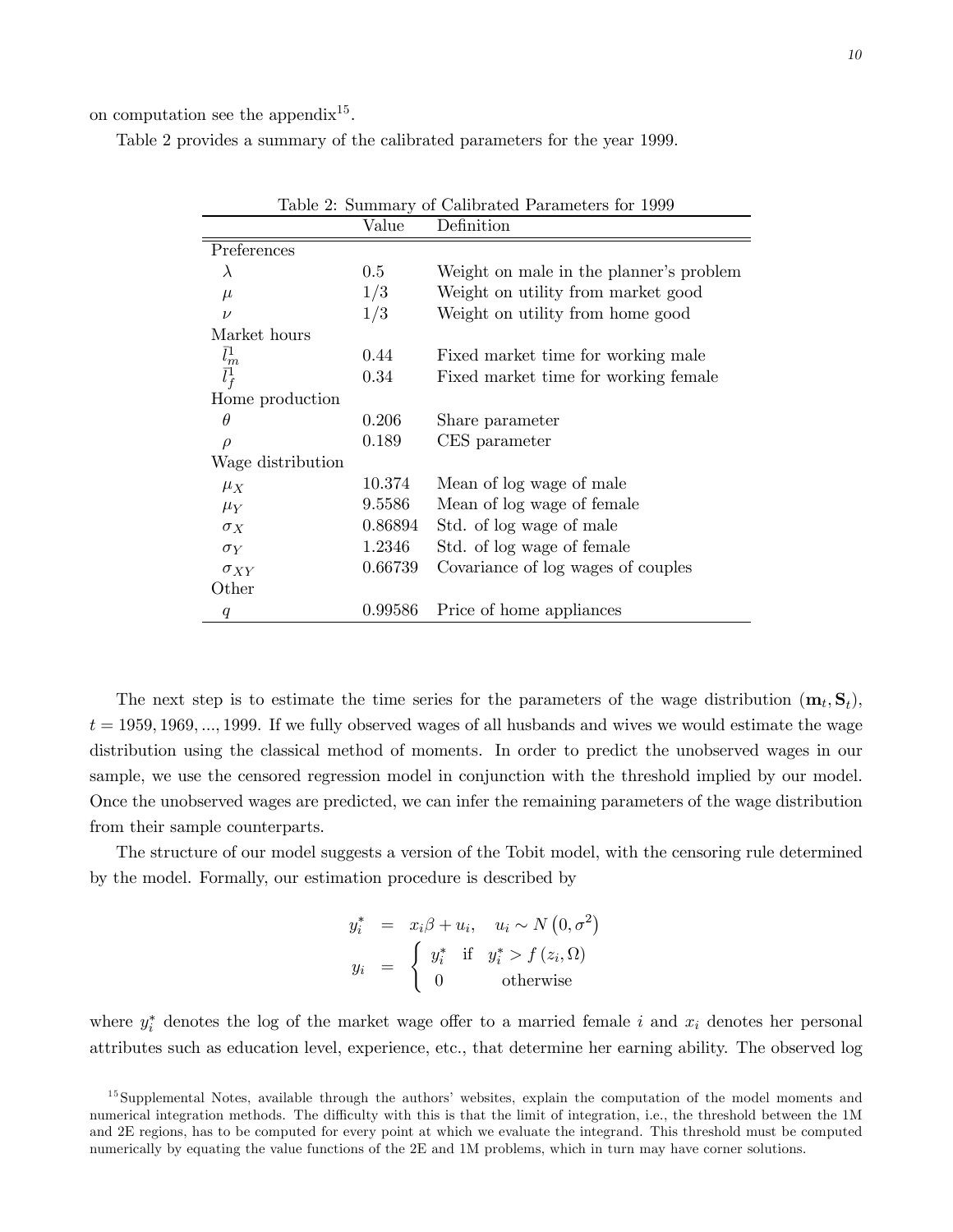of wage earnings of a married female i is denoted by  $y_i$ . The (observed) log of the market wage of the husband is denoted by  $z_i$ . The censoring rule,  $y_i^* > f(z_i, \Omega)$  is determined within our model, with an explicit dependence on husband's income  $z_i$  and parameters of the model  $\Omega$ , in particular, the technology and preferences parameters and price of home appliances. The wife's wage is observed if it is above the threshold implied by the model. In our model, the function  $f$  denotes the threshold in the space of the log wages. Thus, our version of the Tobit model consists of a Mincer regression,  $y_i^* = x_i\beta + u_i$ , and the censoring rule as determined within our model.

The log likelihood function

$$
\begin{array}{rcl} \Pr\left(y_i = 0\right) & = & \Pr\left(x_i \beta + u_i \le f\left(z_i\right)\right) \\ & = & \Pr\left(\frac{u_i}{\sigma} \le \frac{f\left(z_i\right) - x_i \beta}{\sigma}\right) \\ & = & \Phi\left(\frac{f\left(z_i\right) - x_i \beta}{\sigma}\right) \end{array}
$$

Thus, the contribution to the log-likelihood function made by observations with  $y_i = 0$  is log  $\left(\Phi\left(\frac{f(z_i) - x_i\beta}{\sigma}\right)\right)$ . Conditional on  $y_i > 0$ , the density of  $y_i$  is  $f(y_i|y_i > 0) = \frac{f(y_i)}{Pr(y_i>0)} = \frac{\phi((y_i^* - x_i\beta)/\sigma)}{\sigma Pr(y_i>0)}$ . Thus, the log-

likelihood function<sup>16</sup> can be written as follows

$$
\log L = \sum_{y_i > 0} \log \left( \frac{1}{\sigma} \phi \left( \frac{y_i^* - x_i \beta}{\sigma} \right) \right) + \sum_{y_i = 0} \log \left( \Phi \left( \frac{f(z_i) - x_i \beta}{\sigma} \right) \right)
$$
  
= 
$$
\sum_{y_i > 0} -\frac{1}{2} \left[ \log (2\pi) + \log \sigma^2 + \frac{y_i - x_i \beta}{\sigma^2} \right] + \sum_{y_i = 0} \log \left( \Phi \left( \frac{f(z_i) - x_i \beta}{\sigma} \right) \right).
$$

The Tobit model is used to predict the wages of those wives who do not work in the market. Once this is done, we obtain a sequence  $(\mathbf{m}_t, \mathbf{S}_t)$ ,  $t = 1959, 1969, ..., 1999$ . Table 3 shows the estimated mean wages, coefficients of variation (used to measure within-gender inequality), correlation, and gender wage gap.

Table 3: Selected Estimates of the Wage Distribution

| Twore of personal modification of the Health modification |       |       |       |       |       |  |
|-----------------------------------------------------------|-------|-------|-------|-------|-------|--|
| Parameter\year                                            | 1959  | 1969  | 1979  | 1989  | 1999  |  |
| $E(w_m)$                                                  | 36712 | 47597 | 47382 | 48078 | 52888 |  |
| $E(w_f)$                                                  | 6779  | 11434 | 13702 | 18958 | 23739 |  |
| $SD(w_m)/E(w_m)$                                          | 0.781 | 0.744 | 0.769 | 0.849 | 1.035 |  |
| $SD(w_f)/E(w_f)$                                          | 1.212 | 0.997 | 0.977 | 0.956 | 1.075 |  |
| $Corr(w_m, w_f)$                                          | 0.004 | 0.042 | 0.052 | 0.143 | 0.159 |  |
| $E(w_f)/E(w_m)$                                           | 0.185 | 0.240 | 0.289 | 0.394 | 0.449 |  |

<sup>16</sup>Using Olsen's (1978) reparameterization,  $\theta = 1/\sigma$ ,  $\gamma = \beta/\sigma$ , we get

$$
\log L = \sum_{y_i > 0} -\frac{1}{2} \left[ \log \left( 2\pi \right) - \log \theta^2 + \left( \theta y_i - x_i \gamma \right)^2 \right] + \sum_{y_i = 0} \log \left( \Phi \left( f \left( z_i \right) - x_i \gamma \right) \right).
$$

The Hessian is always negative definite, and Newton's method always converges quickly.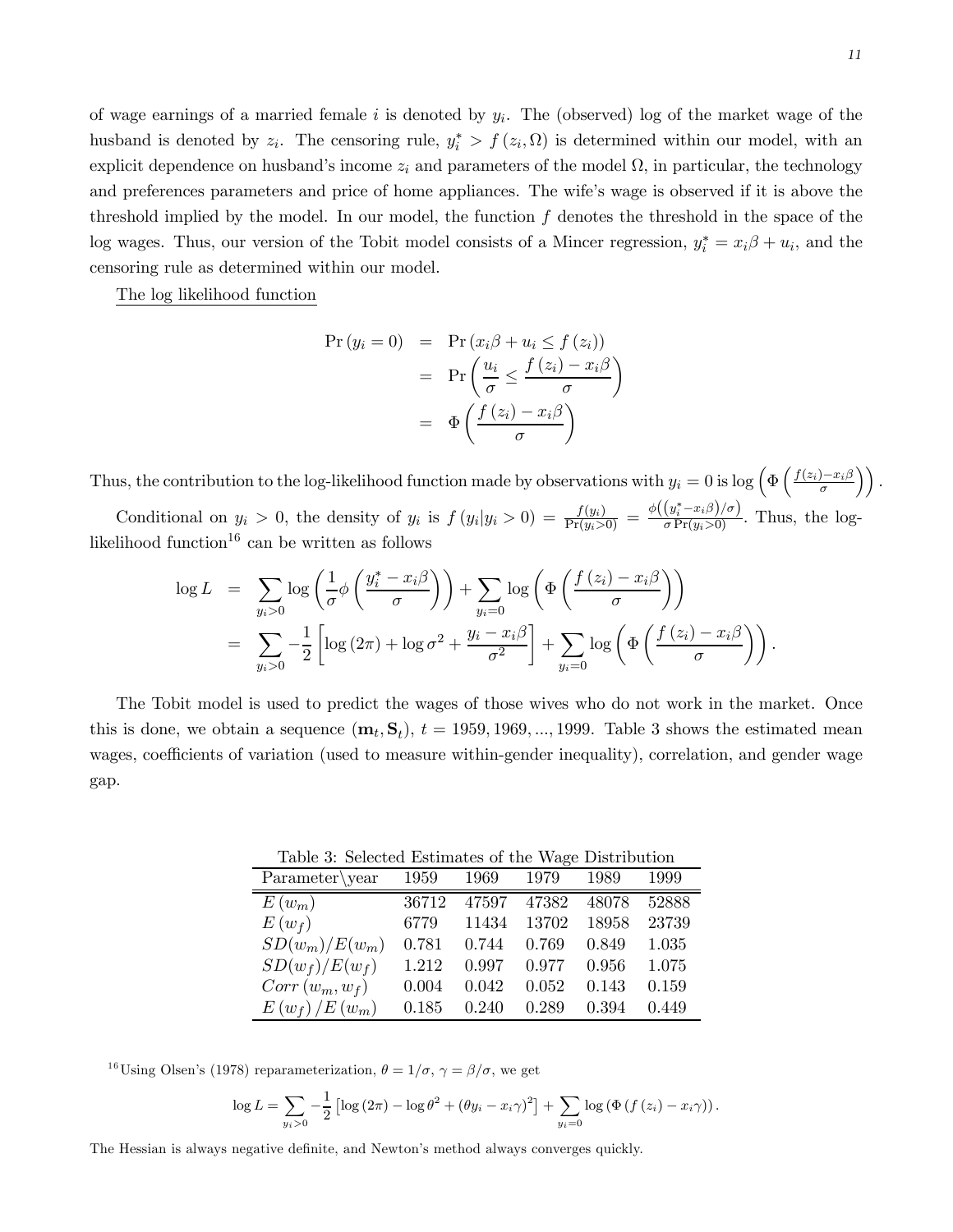Notice that the estimated gender wage gap increases monotonically, in contrast to the pattern in the observed gender wage gap which is roughly constant between 1959 and mid 1980. The gender wage gap that we report may seem low because we do not control for differences in hours worked or differences in personal characteristics. Adjusting for the average hours worked would obtain the estimated gender wage gap in 1999 to be 0.55. The coefficient of variation is a standard measure of inequality. Our estimates suggest that within-gender inequality increased for males and slightly decreased for females. Also, notice that the estimated correlation of husbands' and wives' wages increases over time, although remaining at a very low level even today. In the next section we measure the relative importance of the above changes for the labor force participation of married women.

#### V. Quantitative results

In order to isolate the impact of various aspects of the wage distribution on the participation of married women in the market, we construct experiments that correspond to (1) closing of the gender wage gap, (2) change in within-gender inequality, and (3) change in the assortativeness of matching. We choose to focus on three aspects of the wage distribution, the mean vector  $(m)$ , the coefficients of variation<sup>17</sup> (CV), and the correlation ( $\rho$ ). We then associate the closing of the gender wage gap with changes in the mean while keeping the coefficient of variation and the correlation fixed. Similarly, the change in within-gender inequality corresponds to changes in the coefficients of variation, while keeping the means and correlations fixed, and the change in the assortative matching corresponds to changing the correlation, while keeping the means and the coefficients of variation fixed. We now demonstrate how we construct the above experiments.

Closing of the gender wage gap. In this experiment we let the estimated means of husbands and wives wages vary across time in accordance with the data, while adjusting the variances and the covariance of the distribution such that the correlation and the coefficient of variation remain fixed at base year values.

Changes in within-gender inequality. In this experiment we would like to change the coefficients of variation, without changing the means or the correlation. This again means that the variances and the covariance have to adjust in an obvious way.

Changes in assortative matching. Here we would like to change the correlation alone, without changing the  $CV$  or the means. Since both the means and the  $CV$  are fixed during the experiment, this implies that the standard deviations are fixed as well. Therefore, this experiment reduces to changing the covariance.

In the next subsections we describe the results of five experiments and compare them to the data. The experiments are:

Exp 1: Change in the entire wage distribution

- Exp 2: Closing of the gender wage gap
- Exp 3: Changes in within-gender inequality

 $17$ The coefficient of variation is the ratio of the standard deviation to the mean. It is widely used as a measure of dispersion that has the desired property of being unit free. Another widely used measure of dispersion with the same property is the standard deviation of the log.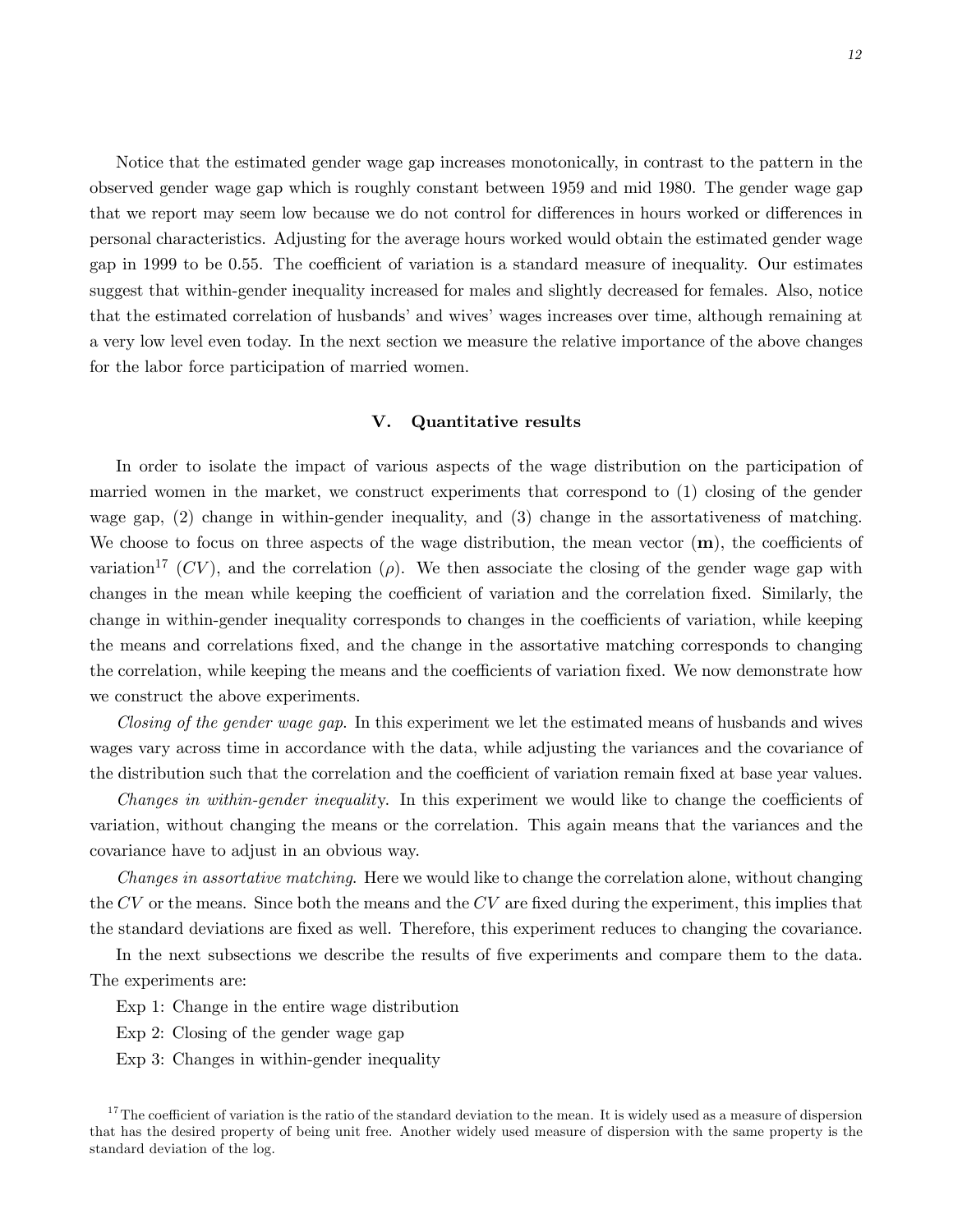Exp 4: Changes in assortativeness of matching

Exp 5: Revolution in home production

In all the figures we use 1999 as the starting point for the experiments, and go backwards. As mentioned in the calibration section, the reason for doing that is that the selection bias is smaller in 1999 because of higher women's participation.

Figure 6 summarizes the impact of each of the above experiments on the evolution of the fraction of 2-earner couples in the model compared with the data.

First notice that in 1999 the fraction of 2-earner couple in the model does not exactly match this fraction in the data. The reason is that we use the estimated moments of the wage distribution in all the experiments and in all years, including 1999. Recall that the model was calibrated to 1999 in order to use the resulting decision rule threshold as a selection rule in a version of the Tobit model. The estimated Tobit regression was then used to predict the unobserved wages of non-working females, and the completed sample was then used to estimate the wage distribution for all years. Therefore, there is a mismatch in the fraction of 2-earner couples at the initial point between the data (76%) and the model (74.7%). In what follows, we will be comparing the changes generated by different experiments in the model with the corresponding changes in the data, as opposed to the actual values.

The overall change in the fraction of 2-earner couples in the data is  $79\%$ <sup>18</sup>. We see that change in the wage distribution (experiment 1) generates a smaller change, of about 70%. We say that as a result of the first experiment, the model account for 88% (that is, 70% out of 79%) of the observed change in the fraction of 2-earner couples. Similarly, the second experiment, i.e., closing of the gender wage gap, accounts for 72% of the observed change in that fraction. Other aspects of the wage distribution have a much smaller impact on women's participation in our model, with the change in within-gender inequality accounting for 10%, and the assortative matching for 4%. Finally, the decline in the relative price of home appliances, experiment 5, accounting for 5% of the observed change in the fraction of 2-earner couples observed in the data. Notice, however, that the impact of the 3rd experiment (changes in within-gender inequality) is non-monotone. It generates an increase in participation in all decades except during the 90's. The biggest increase in participation occurs between 1959-1969.

In the next sections we describe the cross-sectional implications of our experiments, and contrast the results with the data.

# A. Changing  $(m, S)$

Figure 3 shows the fraction of 2-earner couples by intervals (of length  $$12,000$ ) of husband's real<sup>19</sup> labor income for different years in the data.

Observe that the women's participation increased for almost all intervals of husband's income, except for the second interval  $[12,000 - 24,000]$  between 1989 and 1999. As suggested in Bar and Leukhina (2005), this is probably due to the large expansion of the earned income tax credit between 1989 and 1999. Also notice that the magnitude of the increase is larger for women married to higher earning husbands.

 $18$  Since the starting point for our experiments is 1999, we use the midpoint formula for percentage changes in the model as and in the data. We find it less confusing than reporting the percentage "drop" from 1999 to 1959.

 $19$ All the magnitutes are in 1999 dollars.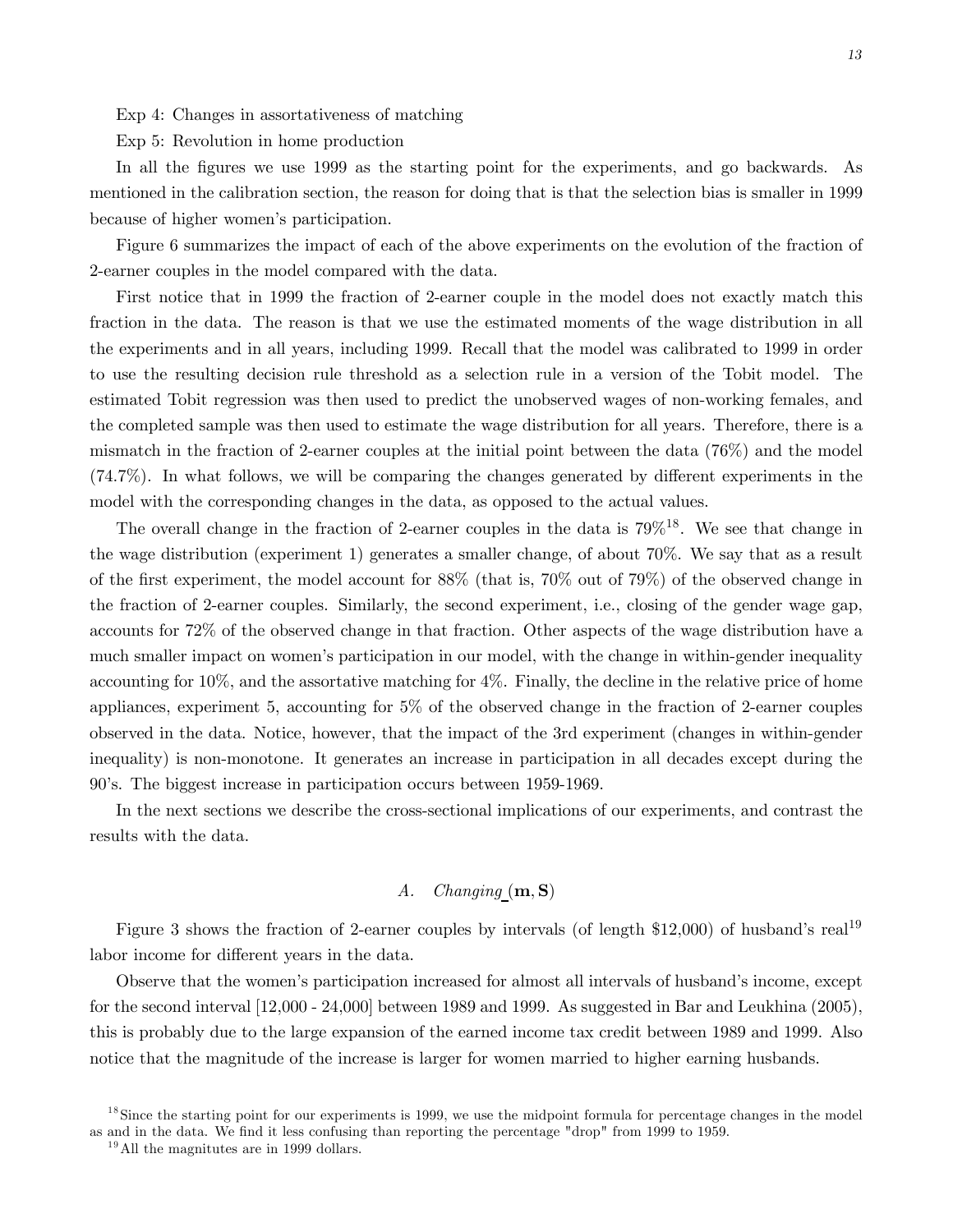The analog of the Figure 3 for the first experiment is shown in the Figure 7.

Notice that as a result of the change in all the aspects of the wage distribution, wives' participation went up in the model for all intervals of husband's income, with the increase being higher for women married to higher income husbands. The model however generates participation rates that are too high for low income intervals and too low for high income intervals. This might be due to functional form of the utility function, i.e., the log utility, which forces women (in the model) that are married to low income husbands, to participate in the market. Another reason for this result might be that in the real world, couples with low labor income, have other sources of income that are absent in the model. An example of this sort of income could be dividend income, which results from past investment decisions not captured by our model, and are topics for future research.

## B. Closing of the gender wage gap

Figure 9 presents the impact of closing gender wage gap (second experiment). As expected, the graphs look very similar to the first experiment, since we have already seen that closing of the gender wage gap has the biggest impact compared to other aspects of the wage distribution.

#### C. Within-Gender Inequality

In this experiment we change the coefficient of variation in accordance with the data, while keeping the other aspects of the wage distribution fixed. The results are displayed in Figure 11. Notice that the biggest effect on participation is during the 60's, accounting for 24% of the observed change. Observe from Table 10.3 that the biggest change in the coefficients of variation occured in the 60's.

#### D. Assortative matching

Table 4 shows the estimated correlation between the wages of the spouses in the data.

Table 4: Evolution of Assortativeness of Matching year 1950 1969 1979 1989 1999  $Corr(w_m, w_f)$  0.0043 0.042 0.052 0.1434 0.1593

We find that after correcting for selection bias with our model, the correlation is fairly low. There has been a constant increase in assortativeness of matching though. Figure 13 shows the impact of the change in the correlation between wages of husbands and wives.

Our model implies that wives will tend to participate in the market if their wage offer is high enough compared to their husband's. Therefore, one would expect that for couples in which the husband earns above the mean, an increase in correlation will increase women's participation, and for couples with husbands wages below the mean, an increase in correlation will decrease the participation.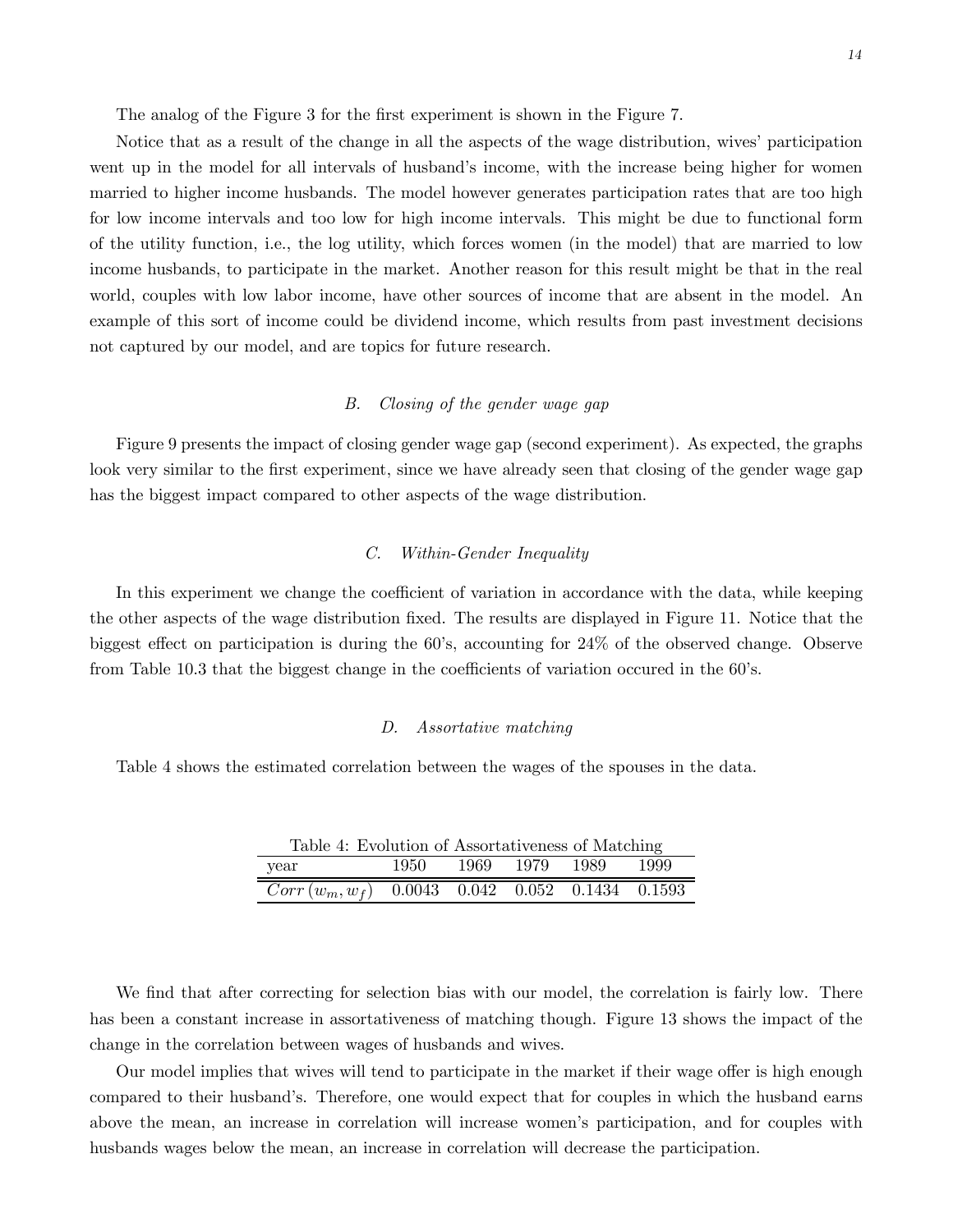#### E. Revolution in Home Production

National Income and Product Accounts provide detailed price indices for numerous components of the personal consumption expenditure. Based on those price indices, the relative price of durable consumption to non-durable consumption halved in the period under consideration. The change in the more narrow category, "Furniture and household equipment<sup>20</sup>" was more dramatic. Figure ?? depicts those two time series.

It should be noted, however, that the relative price of housing operation, a category that includes electricity, gas, telephone, water, and other domestic services, did not decline over time. The experiment that we actually perform is setting  $q_{1999}$  to be equal to the calibrated value and letting it change as we go back to 1959 in accordance with the price index of appliances. The results are in the next graph.

The fall in the price of appliances generates an increase in wives' participation for all levels of husbands' incomes, although a modest one. It seems that the impact on middle and high income couples is greater than that on the lower income.

#### \*\*\*\*\*\*\*\*\*\*

1. Data on leisure for a similar data sample is to be completed and compared to the predictions of the model as given in Figures 17-20.

2. Robustness with respect to technology and preference parameters is to be completed

3. 2 alternative ( or additional) methodologies that we are working on are to be added as a part of robustness check

# VI. Conclusions

The goal of this paper was to quantitatively assess two channels that can theoretically affect married female labor force participation. A model of family time allocation decision-making is used, in which the agents are heterogeneous with respect to their earning ability. Heterogeneity allows us to test the cross-sectional implications of the competing theories against the data.

To estimate the parameters of the joint wage distribution of husbands and wives, we use a censored regression model in conjunction with our model. We find that changes in the wage distribution can account for 88% of the increase in the fraction of two-earner couples among all married couples. This accounting is mainly due to the closing of the gender wage gap, although other aspects of the wage distribution play an important role in matching the pattern of female participation by interval of husband's income. Lastly, we find that the quantitative effect of the revolution in home production is small, accounting for 5% of the changes in married female participation.

# Appendix

# Derivations for the Simplified Economic Mechanism

 $^{20}$ This category includes: (1) Furniture, including mattresses and bedsprings, (2) Kitchen and other household appliances, (3) China, glassware, tableware, and utensils, (4) Video and audio goods, including musical instruments, and computer goods, (5) Computers, peripherals, and software, (6) Other durable house furnishings.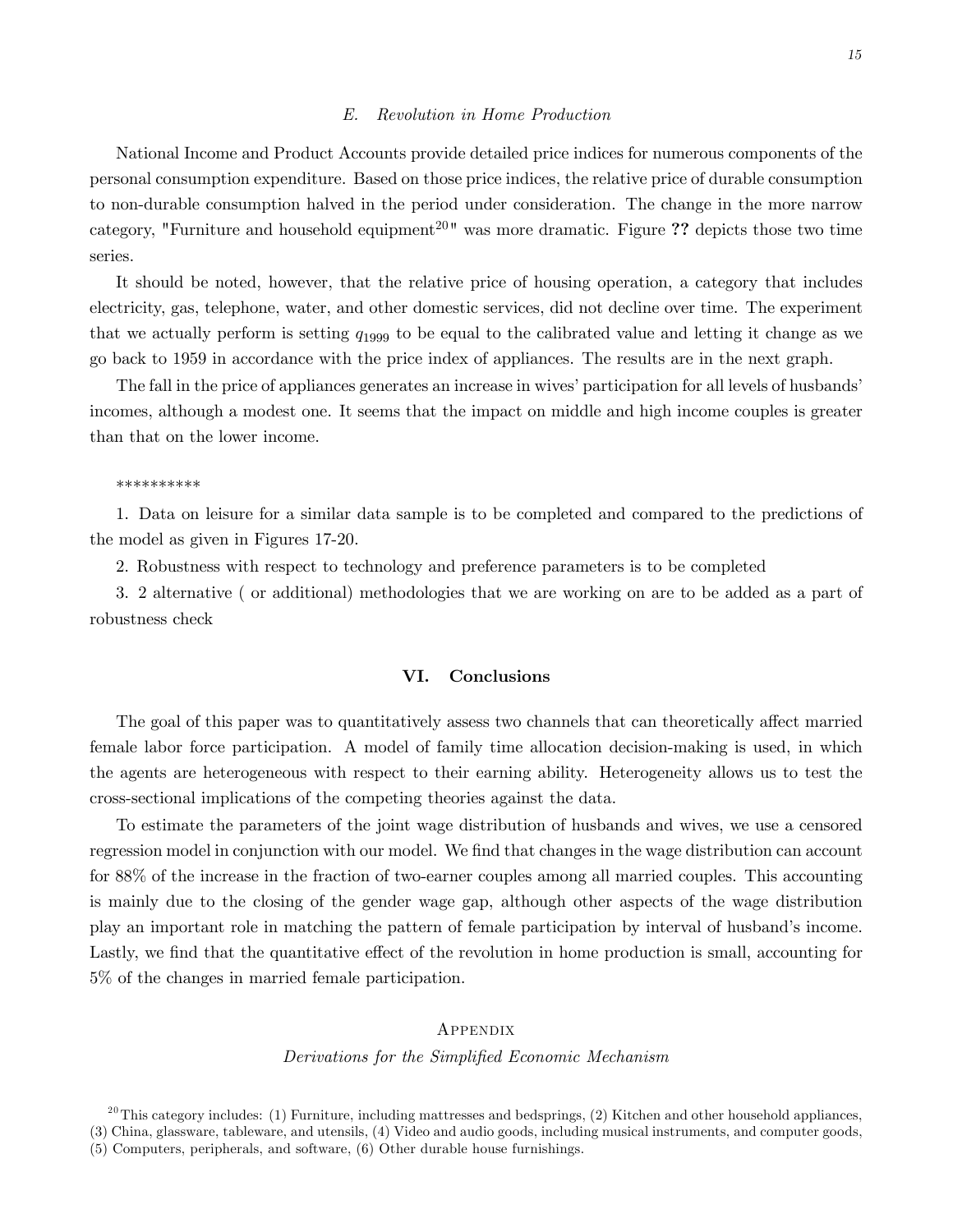The relationship between the moments of the log-normal and the underlying normal distributions is given by:

$$
\mu_1 = \log\left(\frac{m_1^2}{\sqrt{m_1^2 + s_{11}}}\right), \ \mu_2 = \log\left(\frac{m_2^2}{\sqrt{m_2^2 + s_{22}}}\right)
$$

$$
\sigma_1^2 = \log\left(1 + \frac{s_{11}}{m_1^2}\right), \ \sigma_2^2 = \log\left(1 + \frac{s_{22}}{m_2^2}\right), \ \sigma_{12} = \log\left(1 + \frac{s_{12}}{m_1 m_2}\right)
$$

Substituting in Z gives

(1) 
$$
\frac{\log\left(\frac{m_2^2}{\sqrt{m_2^2 + s_{22}}}\right) - \log\left(\frac{m_1^2}{\sqrt{m_1^2 + s_{11}}}\right) - \log(a)}{\sqrt{\log\left(1 + \frac{s_{22}}{m_2^2}\right) + \log\left(1 + \frac{s_{11}}{m_1^2}\right) - 2\log\left(1 + \frac{s_{12}}{m_1 m_2}\right)}}
$$

Consider the numerator of (1) first,

$$
\log\left(\frac{m_2^2}{\sqrt{m_2^2 + s_{22}}}\right) - \log\left(\frac{m_1^2}{\sqrt{m_1^2 + s_{11}}}\right) - \log(a)
$$
  
=  $2\log(m_2) - \frac{1}{2}\log(m_2^2 + s_{22}) - 2\log(m_1) + \frac{1}{2}\log(m_1^2 + s_{11}) - \log(a)$   
=  $2\log\left(\frac{m_2}{m_1}\right) + \frac{1}{2}\log\left(\frac{m_1^2 + s_{11}}{m_2^2 + s_{22}}\right) - \log(a)$   
=  $2\log\left(\frac{m_2}{m_1}\right) + \frac{1}{2}\log\left(\left(\frac{m_1^2}{m_2^2}\right)\left(\frac{1 + \frac{s_{11}}{m_1^2}}{1 + \frac{s_{22}}{m_2^2}}\right)\right) - \log(a)$   
=  $2\log\left(\frac{m_2}{m_1}\right) + \frac{1}{2}\log\left(\frac{m_1^2}{m_2^2}\right) + \frac{1}{2}\log\left(\frac{1 + \frac{s_{11}}{m_1^2}}{1 + \frac{s_{22}}{m_2^2}}\right) - \log(a)$   
=  $\log\left(\frac{m_2}{m_1}\right) + \frac{1}{2}\log\left(\frac{1 + CV(w_m)^2}{1 + CV(w_f)^2}\right) - \log(a)$   
=  $\log(GWG) + \frac{1}{2}\log\left(1 + CV(w_m)^2\right) - \frac{1}{2}\log\left(1 + CV(w_f)^2\right) - \log(a)$ .

Where  $CV(w) = SD(w)/E(w)$  is the coefficient of variation and  $GWG$  is the gender wage gap. Consider the denominator of (1),

$$
\sqrt{\log\left(1+\frac{s_{22}}{m_{2}^{2}}\right)+\log\left(1+\frac{s_{11}}{m_{1}^{2}}\right)-2\log\left(1+\frac{s_{12}}{m_{1}m_{2}}\right)}
$$
\n
$$
=\sqrt{\log\left(1+CV(w_{f})^{2}\right)+\log\left(1+CV(w_{m})^{2}\right)-2\log\left(1+\frac{\rho(w_{m},w_{f})\,SD(w_{m})\,SD(w_{f})}{m_{1}m_{2}}\right)}
$$
\n
$$
=\sqrt{\log\left(1+CV(w_{f})^{2}\right)+\log\left(1+CV(w_{m})^{2}\right)-2\log\left(1+AM\cdot CV(w_{m})\cdot CV(w_{f})\right)}
$$

where  $AM \equiv \rho\left(w_m, w_f\right)$  is our measure of the assortative matching.

Data on Labor Force Participation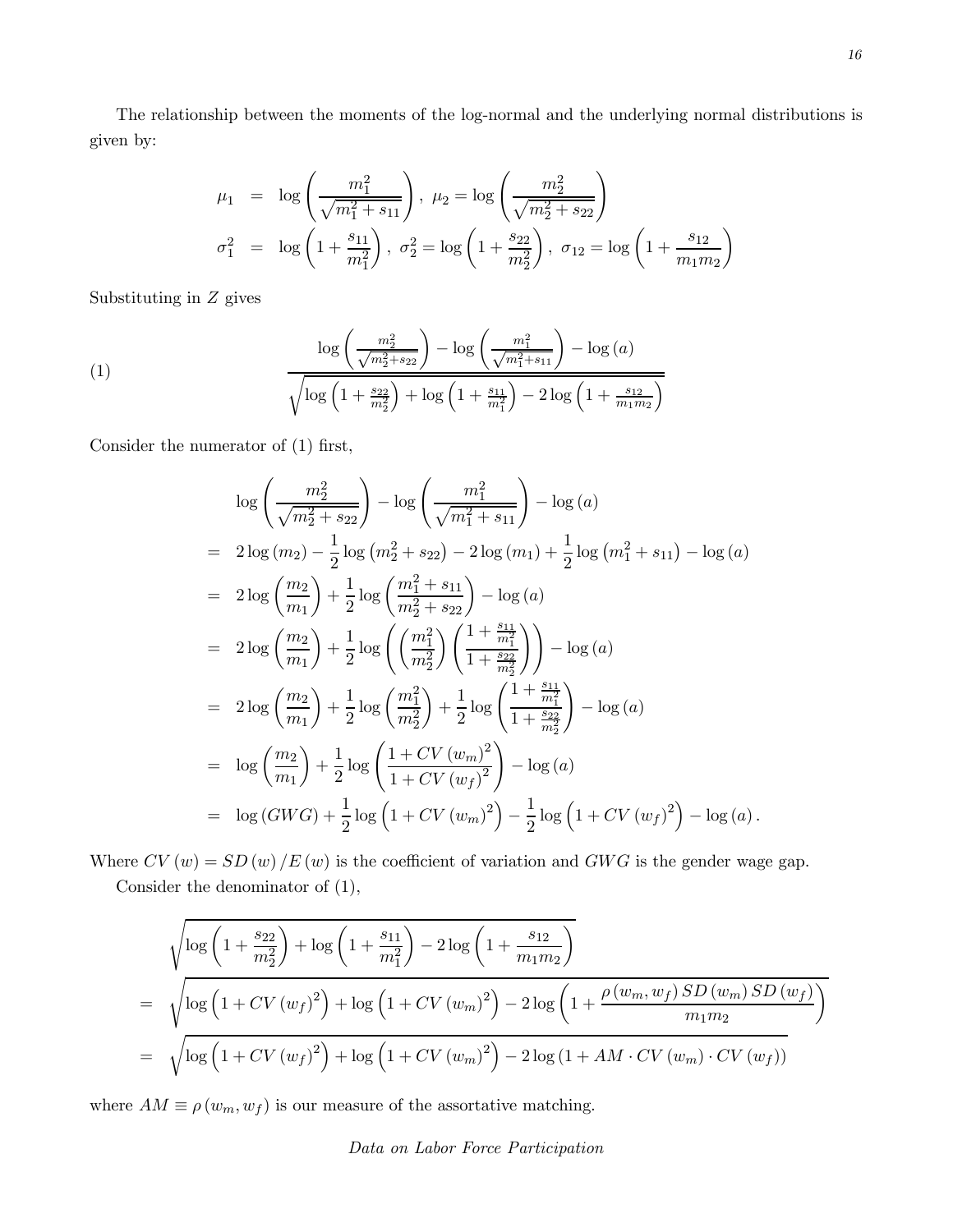We download the 1960, 1970, 1980, 1990, 2000 U.S. Census data from IPUMs. Most of the census questions relevant to this project refer to the previous years, i.e. 1959, 1969, ..., 1999. We keep only married non-farm individuals of ages [25−64] whose spouse is present and translate all incomes into 1999 dollars using 12 months averages of seasonally adjusted CPI,

| Table 5: Consumer Price Index |  |  |                                         |  |  |
|-------------------------------|--|--|-----------------------------------------|--|--|
|                               |  |  | 1959   1969   1979   1989   1999        |  |  |
|                               |  |  | 29.17   36.68   72.58   123.94   166.58 |  |  |

We then create time series that are natural logs of all income types.

We do not correct for topcoding in 89 and 99 because the topcoded observations are already replaced by state mean or median. Hence, we only correct for 59, 69, 79. Using the mean and SD of the truncated distribution of logs of male annual wage incomes, the level of the topcode, and the assumption of the normality of this distribution, we compute the expected mean in the tail of the male wage distribution. The results are reported below.

Table 6: Correction For Topcoding

| vear  |            |           | $\mu_X$ truncated $\sigma_X$ , truncated topcode: a correction: $E[X X > a]$ |
|-------|------------|-----------|------------------------------------------------------------------------------|
| 1959  | 10.19074   | 0.6695618 | 11.86896571 12.09612871                                                      |
| 1969. | - 10.48966 | 0.6622401 | 12.33302225 12.53615899                                                      |
| 1979  | -10 46222  | 0.7789073 | 12.05602852 12.39249818                                                      |

We then replace the topcoded male annual wage income with  $E[X|X>a]$ . We then replace the topcoded female annual wages with  $a^*$ mean(wage of female)/mean(wage of male) of those individuals whose wage exceeds the mean of male wages and excluding those with topcoded wage income. We deal with topcoded observations of other incomes in the same manner we deal with female wage income.

Once we correct for topcoding we create a new labor income variable

 $Labor Income = wage Income + Business Income + Farm Income$ 

and drop individuals with negative labor incomes.

We finally need to deal with intervalled variables. Actual weeks worked last year and usual weekly hours worked last year are available since 1979 only. For 1959 and 1969 we are forced to use intervalled counterparts of these series. The objective is to figure out the right midpoints for each of the intervals. To do so we use 1979 data on actual and intervalled series and compute averages for each interval.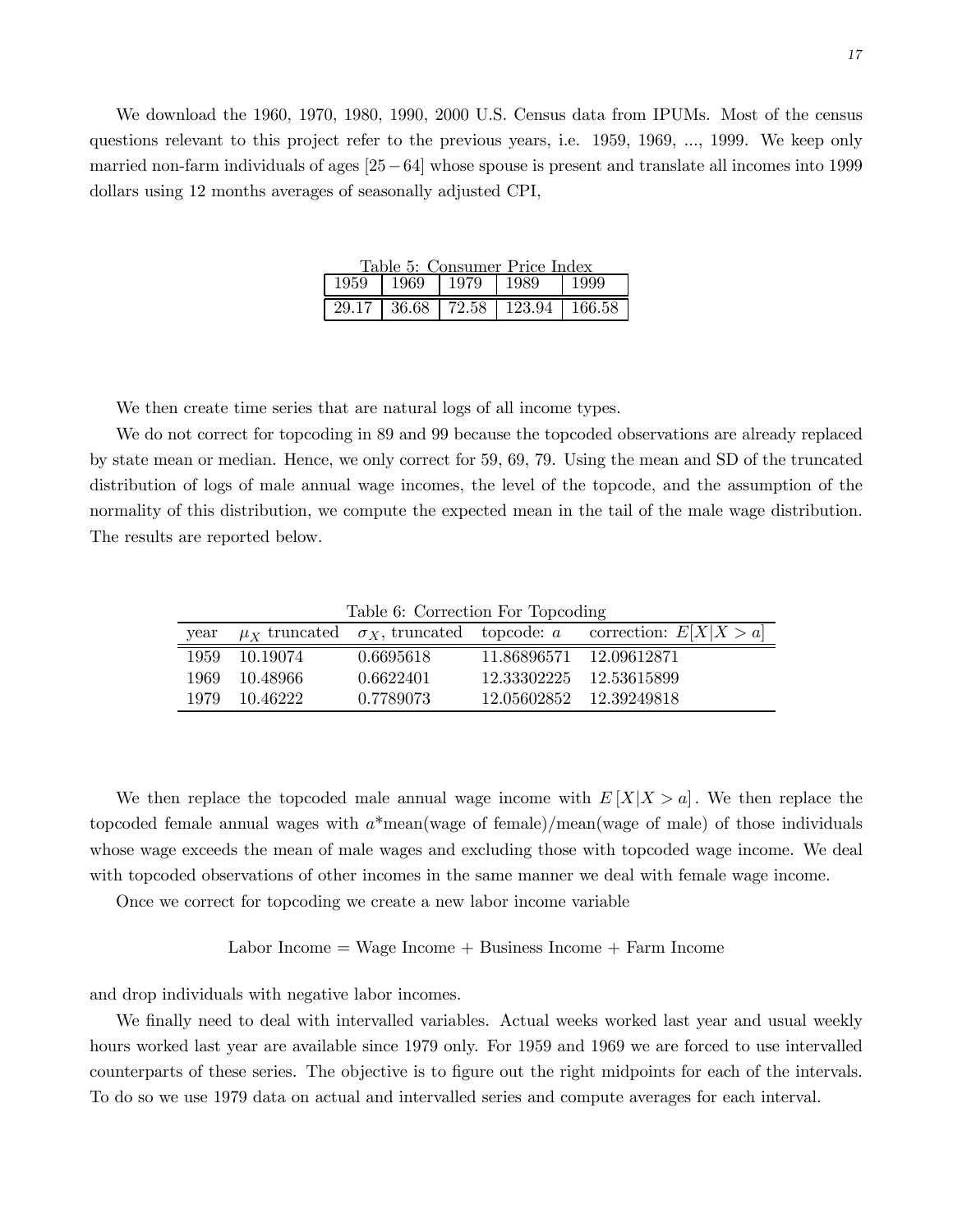| Lable 1. Availability of Data on Workunne                           |      |       |      |                               |      |
|---------------------------------------------------------------------|------|-------|------|-------------------------------|------|
|                                                                     | 1959 | 1969. | 1979 | 1989                          | 1999 |
| Actual Hours                                                        | N A  | NA    |      | Available Available Available |      |
| Intervalled Hours Available Available Available Available NA        |      |       |      |                               |      |
| Actual Weeks                                                        | N A  | NA    |      | Available Available Available |      |
| Intervalled Weeks Available Available Available Available Available |      |       |      |                               |      |

Table 7: Availability of Data on Worktime

We get different midpoints for men and women.

We drop people with a mismatch between hours and income, i.e. positive hours but negative incomes or vice versa. We drop people with a mismatch between hours and income, i.e. positive hours but negative incomes or vice versa. We then match husbands and wives. Here we keep the following variables: year, household weight, personal weight, husband's and wife's labor incomes last year, their hours, age, race, education record, number of children ever born and number of children under five at home, and class of work (whether they are self-employed, work for wage, or neither), and weeks worked last year.

The number of observations<sup>21</sup> (couples) that we end up with is given by

| Sample 1: year | $#$ couples  |
|----------------|--------------|
| 1959           | 21, 897, 992 |
| 1969           | 24, 218, 210 |
| 1979           | 34, 481, 282 |
| 1989           | 37, 712, 472 |
| 1999           | 42, 328, 021 |

Table 8: Original Sample Size

We drop the no earner couples (both husband and wife work 0 hours and earn 0 income). After this the number of available observation changes as follows:

| rapio <i>b</i> . I mai bampio bizo |              |                                      |  |  |  |
|------------------------------------|--------------|--------------------------------------|--|--|--|
| Sample 2: year                     | $#$ couples  | fraction of Sample 1 couples dropped |  |  |  |
| 1959                               | 21, 449, 563 | 0.020478088                          |  |  |  |
| 1969                               | 23, 623, 713 | 0.02454752                           |  |  |  |
| 1979                               | 33, 093, 874 | 0.040236555                          |  |  |  |
| 1989                               | 36, 280, 387 | 0.037973777                          |  |  |  |
| 1999                               | 40, 794, 924 | 0.036219435                          |  |  |  |

Table 9: Final Sample Size

We then drop the 1F couples from the sample obtained for Essay 1. The reason for doing this is as follows. One experiment we perform is changing the joint wage distribution of husbands and wives. To

<sup>21</sup> IPUMS (9) provides a 1% weighted sample of the total population of each census. We use the household's weights in order to campute the number of households in the total population that our sample represents.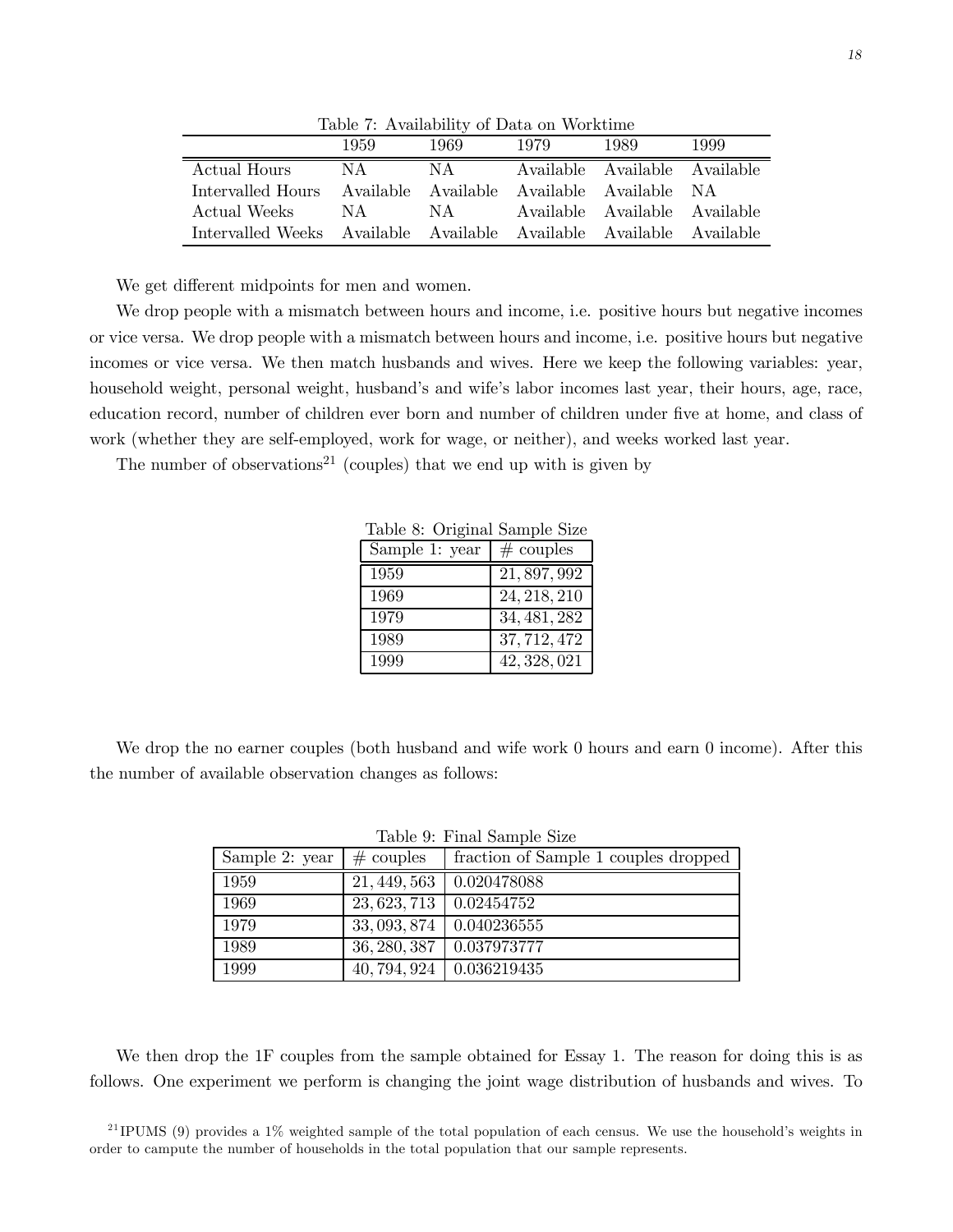estimate the parameters of this distribution we need to correct for the selection bias using our model. It is impossible to do so if we have the selection bias problem for both, males and females. Hence, we only consider the changes in the patterns of 1M and 2E couples. After we this the number of available observation changes as follows:

| Table 10: Sample Size |                         |                                      |  |  |
|-----------------------|-------------------------|--------------------------------------|--|--|
| Sample 3: year        | $\#$ couples            | fraction of Sample 2 couples dropped |  |  |
| 1959                  |                         | 21, 204, 617 0.011419627             |  |  |
| 1969                  | 23, 248, 014 0.01590347 |                                      |  |  |
| 1979                  |                         | 32, 011, 871  0.032694963            |  |  |
| 1989                  |                         | 34, 907, 676 0.037836173             |  |  |
| 1999                  |                         | 38, 854, 217 0.047572267             |  |  |

The only people with a mismatch of hours and weeks are some women in 1959 and 1969, whose hours are zero but number of weeks worked is positive. For each of these years these women are less than 0.4% of the sample. We replace these women's weeks worked with a 0.

We also change the education attainment variable (weducrec and heducrec) to years of schooling using the following assumptions:

|                         | Table 11: Educational Record |                                                        |  |  |  |
|-------------------------|------------------------------|--------------------------------------------------------|--|--|--|
|                         |                              | Education code (given) Years of schooling (assumption) |  |  |  |
| None or preschool       |                              |                                                        |  |  |  |
| Grade 1, 2, 3, or $4$   | 2                            | 3                                                      |  |  |  |
| Grade 5, 6, 7, or 8     | 3                            |                                                        |  |  |  |
| Grade 9                 | 4                            |                                                        |  |  |  |
| Grade 10                | 5                            | 10                                                     |  |  |  |
| Grade 11                |                              | 11                                                     |  |  |  |
| Grade 12                |                              | 12                                                     |  |  |  |
| 1 to 3 years of college | 8                            | 14                                                     |  |  |  |
| $4+$ years of college   |                              | 18                                                     |  |  |  |

# Estimating  $\mu_X, \mu_Y, \sigma_X, \sigma_Y, \sigma_{XY}$  for the Experiments

We need to estimate  $\mu_X, \mu_Y, \sigma_X, \sigma_Y, \sigma_{XY}$  to be used for one of the experiments in this paper.

We use the Tobit model to do so which consists of the wage equation and the participation equation (see the main text).

We use the Mincer regression for the wage equation,

where  $Y_2E_y$  is ln(Annual Income of working females).

Race has 9 codes. We define two dummy variables: white and black, as follows.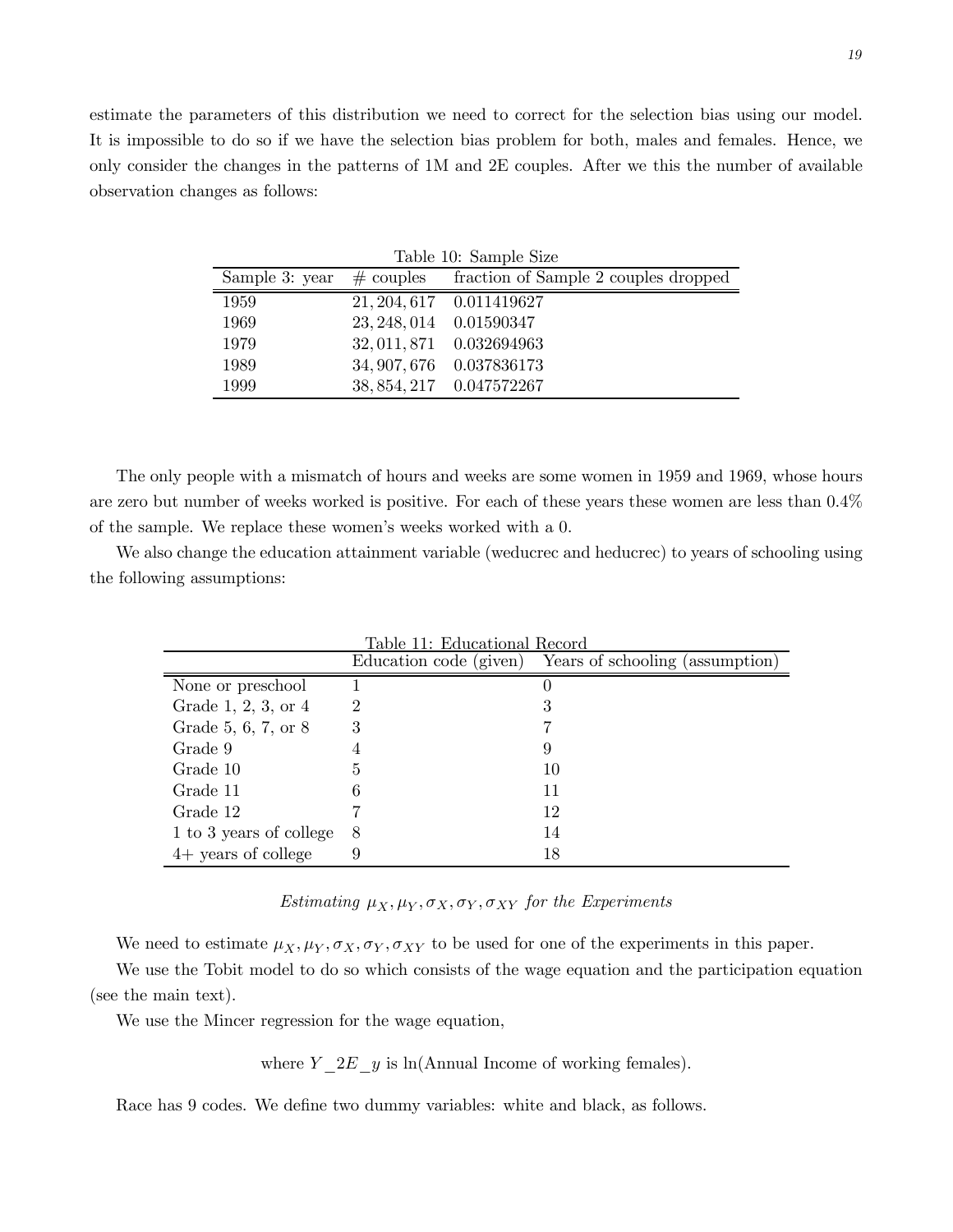|            | Table 12: Wage Equation |
|------------|-------------------------|
| <b>LHS</b> | <b>RHS</b>              |
| $Y$ 2E $y$ | years of schooling      |
|            | experience              |
|            | experience <sup>2</sup> |
|            | black id                |
|            | white id                |
|            | Ху                      |

| Table 13: Race Codes            |      |                                 |  |  |  |
|---------------------------------|------|---------------------------------|--|--|--|
| Race                            | Code | Dummy for white Dummy for black |  |  |  |
| White                           |      |                                 |  |  |  |
| Black                           |      |                                 |  |  |  |
| American Indian                 | 3    |                                 |  |  |  |
| Chinese                         |      |                                 |  |  |  |
| Japanese                        | 5    |                                 |  |  |  |
| Other Asian or Pacific Islander | 6    |                                 |  |  |  |
| Other race, n.e.c.              |      |                                 |  |  |  |
| Two major races                 | x    |                                 |  |  |  |
| Three or more major races       |      |                                 |  |  |  |

For the participation equation we use the threshold predicted by the model. This thresholds depends on the deep parameters of the model that we keep fixed as calibrated and on  $q$ . We change q according to the data. However, the threshold is not very sensitive to  $q$  so the result does not depend on it.

Then we use the results of the regression to predict  $Y = \ln(\text{annual income})$  of women-non-workers. We then use the now completed observations of Y to record the sample counterparts of  $\mu_X, \mu_Y, \sigma_X, \sigma_Y, \sigma_{XY}$ .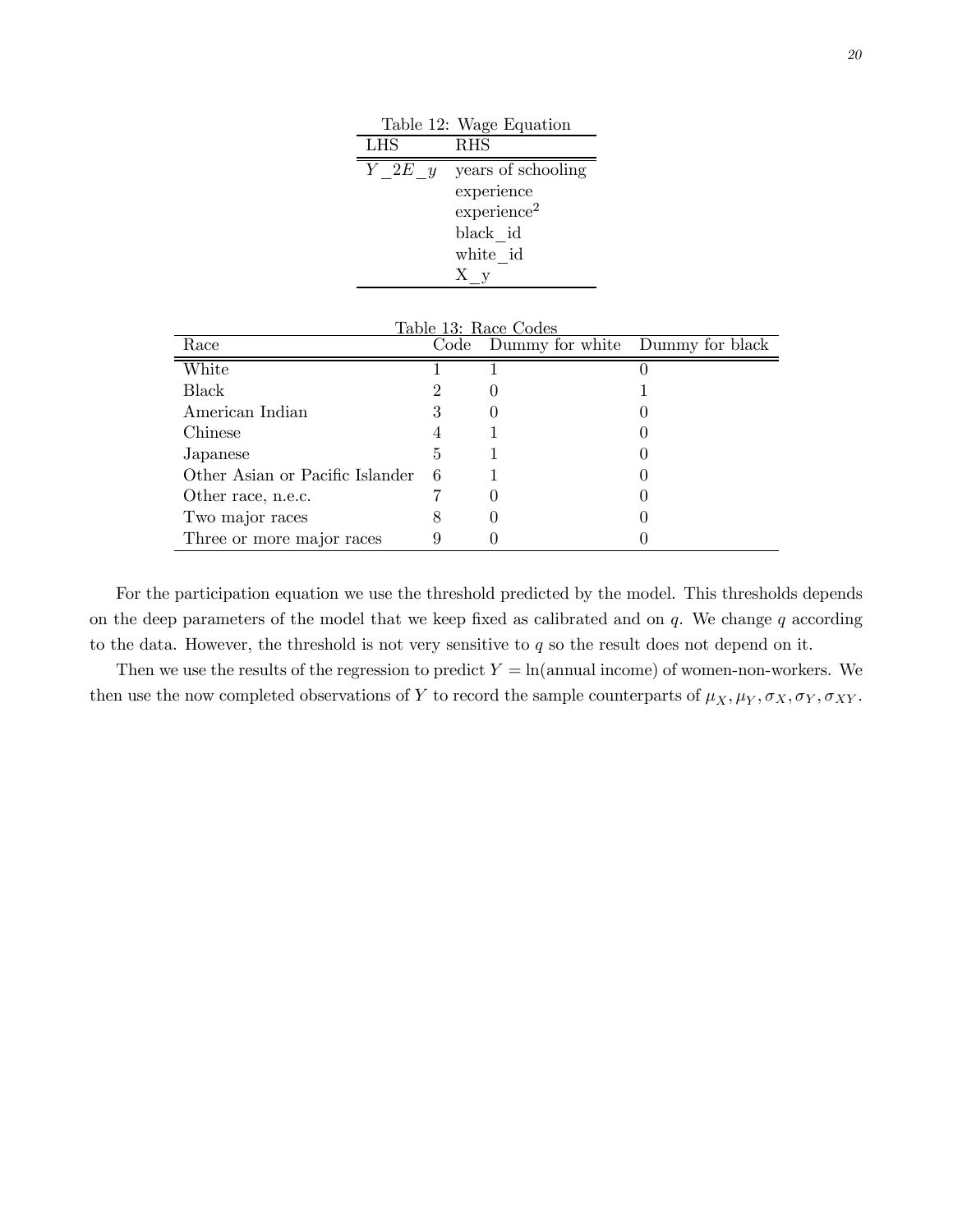#### References

- Aguiar, Mark and Erik Hurst (2005), "Measuring Trends in Leisure: Evidence from Five Decades of Time Use Surveys," working paper,
- To Work or Not to Work: Did Tax Reforms Affect Labor Force Participation of Secondary Earners? Working Paper
- Blau D. Francine and Lawrence M. Kahn, "Gender Differences in Pay", The Journal of Economic Perspectives, Vol. 14, No. 4. (Autumn, 2000), pp. 75-99.
- Costa L. Dora, "From Mill Town to Board room: The rise of Women's Paid Labor", The Journal of Economic Perspectives, Vol. 14, No. 4. (Autumn, 2000), pp. 101-122.
- Goldin, Claudia. Understanding the Gender Gap. New York: Oxford University Press, 1990.
- Gomme Paul, Finn E. Kydland and Peter Rupert, "Home Production Meets Time to Build", Journal of Political Economy, (2001), vol. 109, no. 5.
- Greenwood, Jeremy, Richard Rogerson, and Randall Wright (1995), "Household Production in Real Business Cycle Theory", in Frontiers of Business Cycle Research, T.F. C.
- Greenwood Jeremy , Ananth Seshadri and Mehmet Yorukoglu (2004), "Engines of Liberation," (October 2003). Economie d'avant garde Research Report No. 2.
- U.S. Department of the Treasury, Internal Revenue Service (1949—2000), Statistics of Income (Washington, D.C.: U.S. Government Printing Office).
- Steven Ruggles, Matthew Sobek, Trent Alexander, Catherine A. Fitch, Ronald Goeken, Patricia Kelly Hall, Miriam King, and Chad Ronnander. Integrated Public Use Microdata Series: Version 3.0 [Machine-readable database]. Minneapolis, MN: Minnesota Population Center [producer and distributor], 2004, http://www.ipums.org.
- Jones, Larry. E., Manuelli, Rodolfo E., McGrattan, Ellen. R. (2003) "Why are Married Women Working So Much?" Federal Reserve Bank of Minneapolis, Research Department Staff Report 317.
- Law, Averill M. and W. David Kelton, Simulation Modeling and Analysis, 3rd edition, McGraw-Hill Higher Education, 2000.
- McGrattan, Ellen R., Richard Rogerson, and Randall Wright (1997), "An Equilibrium Model of the Business Cycle with Household Production and Fiscal Policy", International Economic Review, Vol 38, No.2, May, pp. 267-90.
- Miranda, J. Mario, Paul L. Fackler (2002), "Applied Computational Economics and Finance", MIT press.
- Mulligan, B. Casey and Yona Rubinstein, "Specialization, Inequality, and the Labor Market for Married Women", working paper (2002), obtained by request from Mulligan.
- Prescott, Edward C (2003), "Why do Americans Work So Much More Than Europeans?", Federal Reserve Bank of Minneapolis Research Department Staff Report 321, November 2003.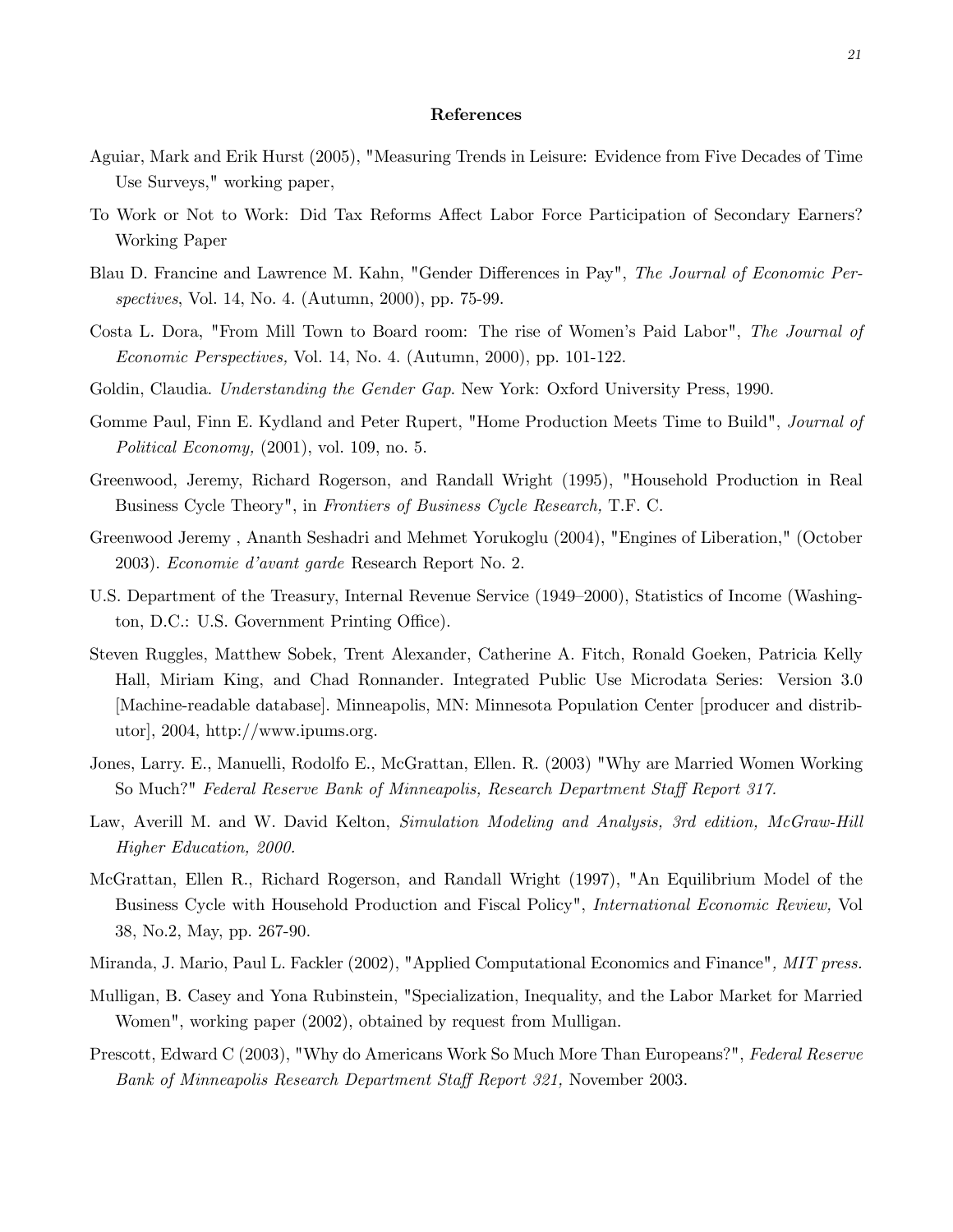

Figure 1: Labor Force Participation of Married Couples

Figure 2: Hours of Work Conditional on Working

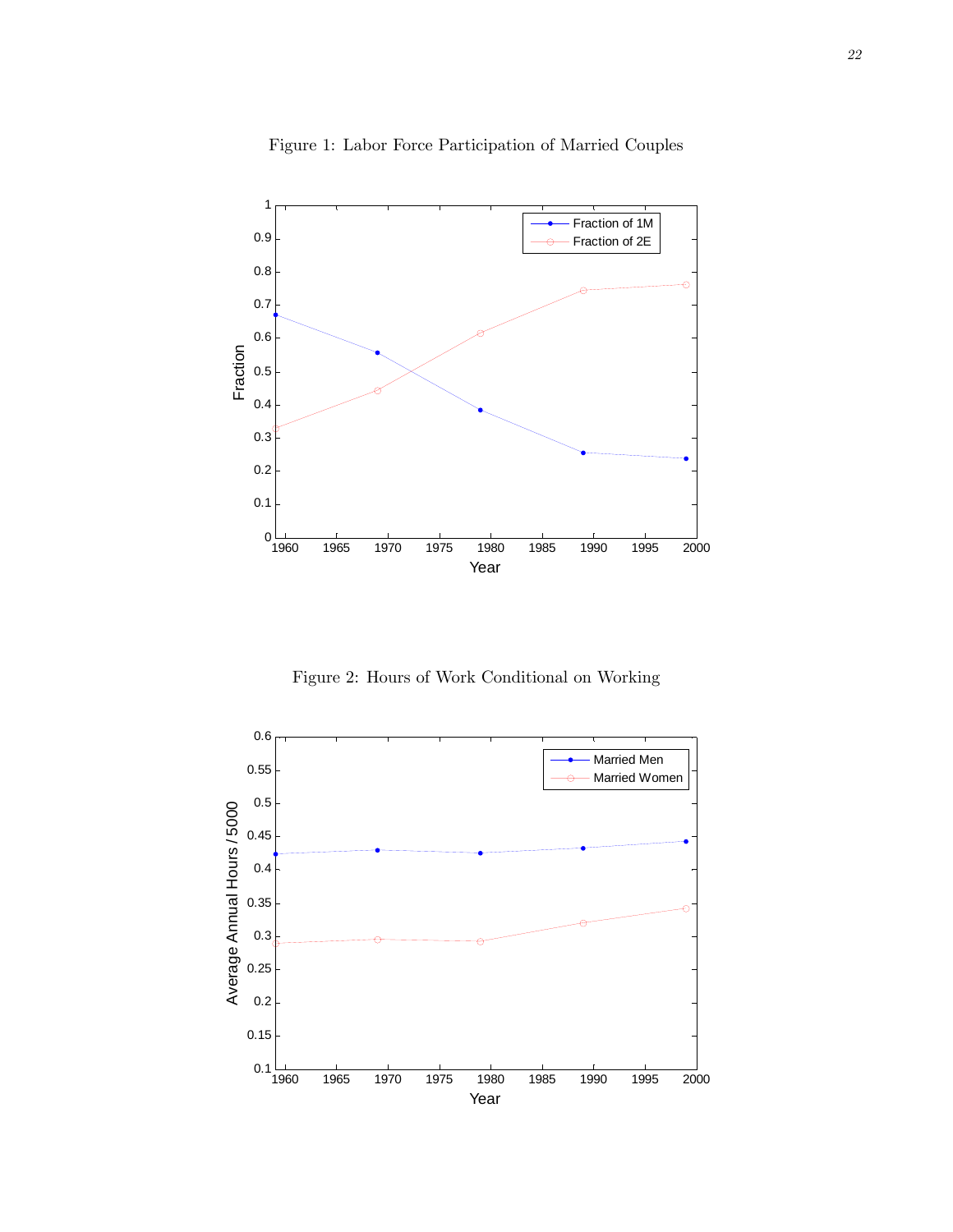

Figure 3: Data: P(2E) by Interval of Husband's Real Labor Income

Figure 4: Data: P(2E) by Interval of Husband's Real Labor Income / Average

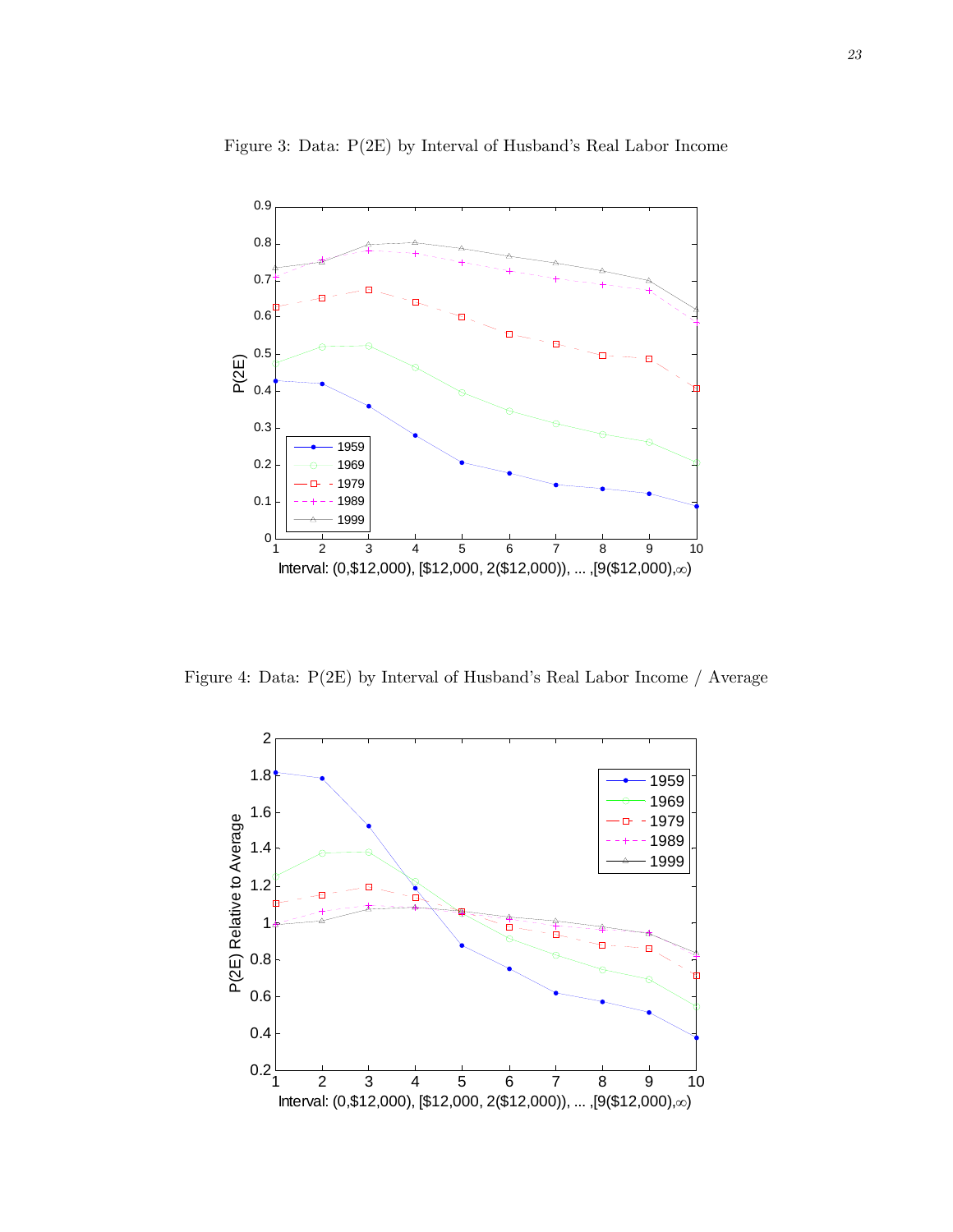

Figure 5: Decision Rules and Location of the Couples

Figure 6: Labor Force Participation of Married Couples: Model v. Data

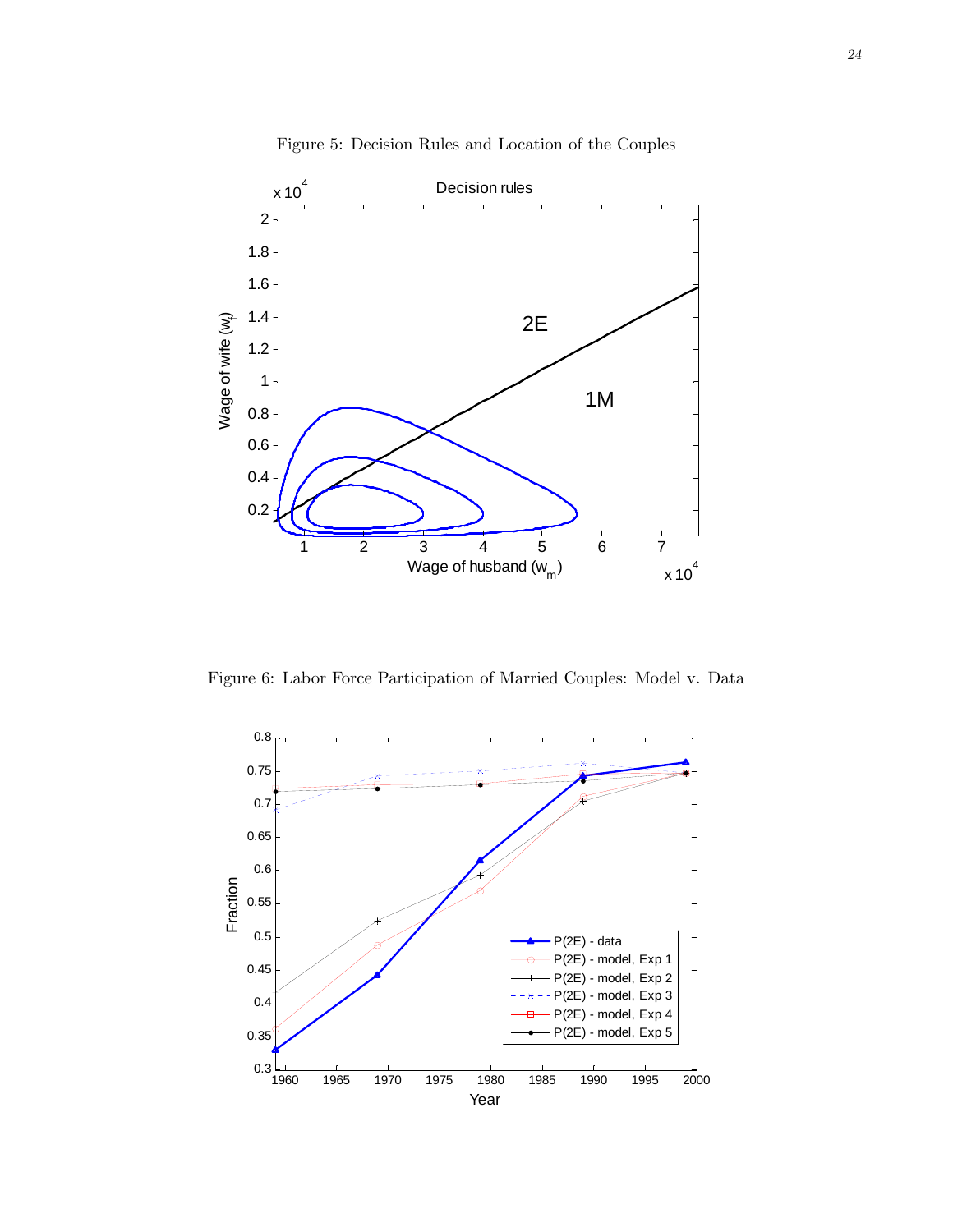

Figure 7: Model Exp 1: P(2E) by Interval of Husband's Real Labor Income

Figure 8: Model Exp 1: P(2E) by Interval of Husband's Real Labor Income / Average

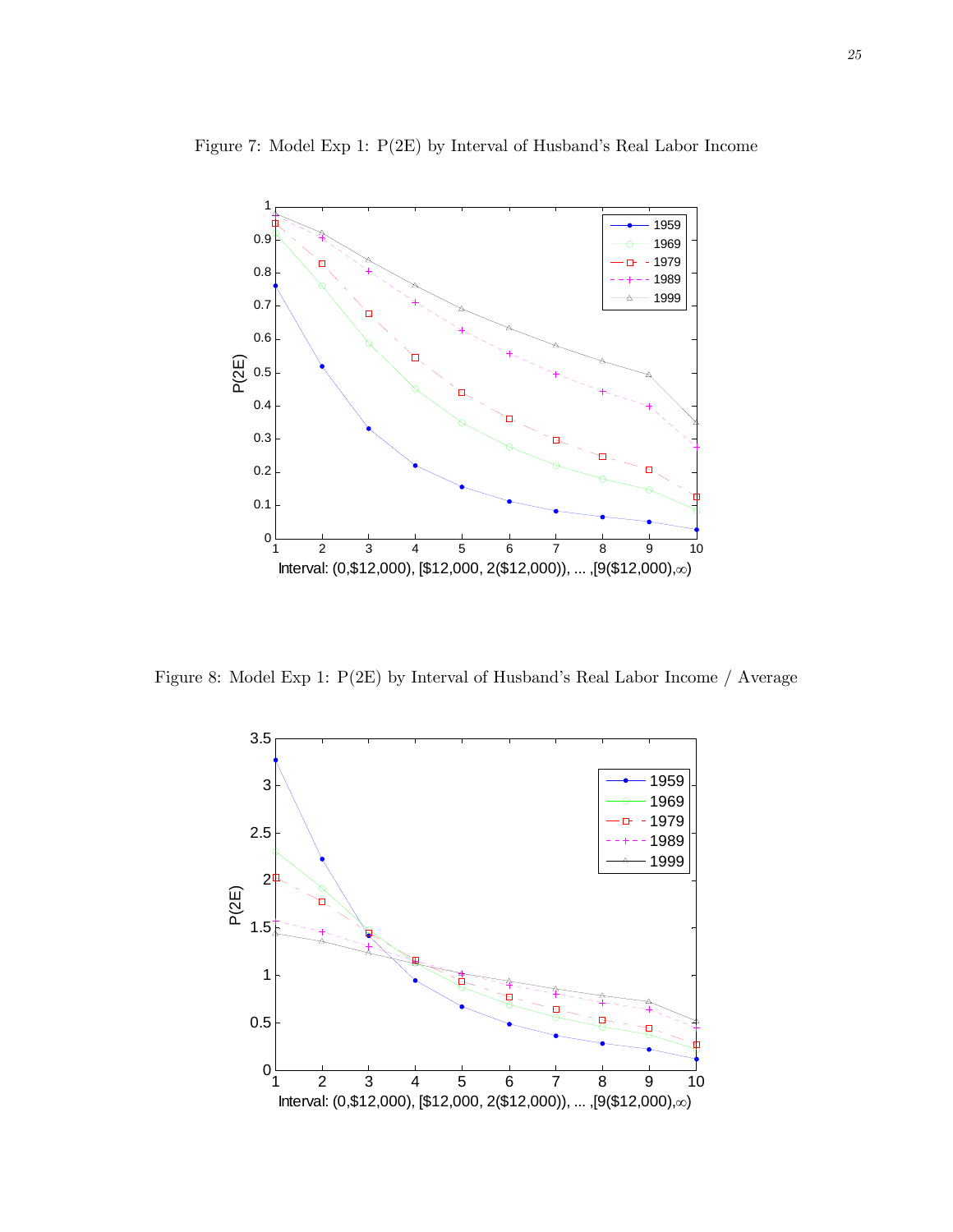

Figure 9: Model Exp 2: P(2E) by Interval of Husband's Real Labor Income

Figure 10: Model Exp 2: P(2E) by Interval of Husband's Real Labor Income / Average

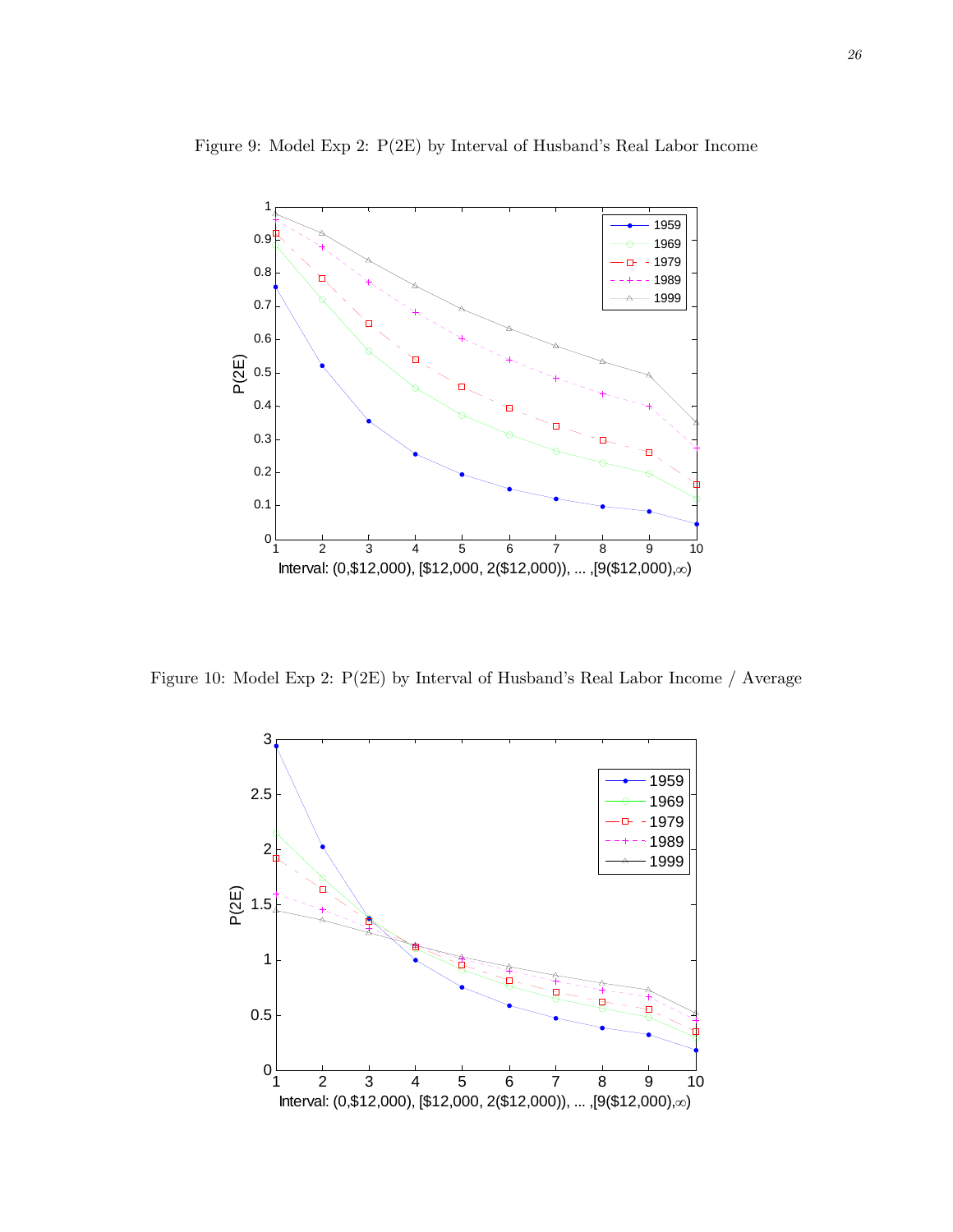

Figure 11: Model Exp 3: P(2E) by Interval of Husband's Real Labor Income

Figure 12: Model Exp 3: P(2E) by Interval of Husband's Real Labor Income / Average

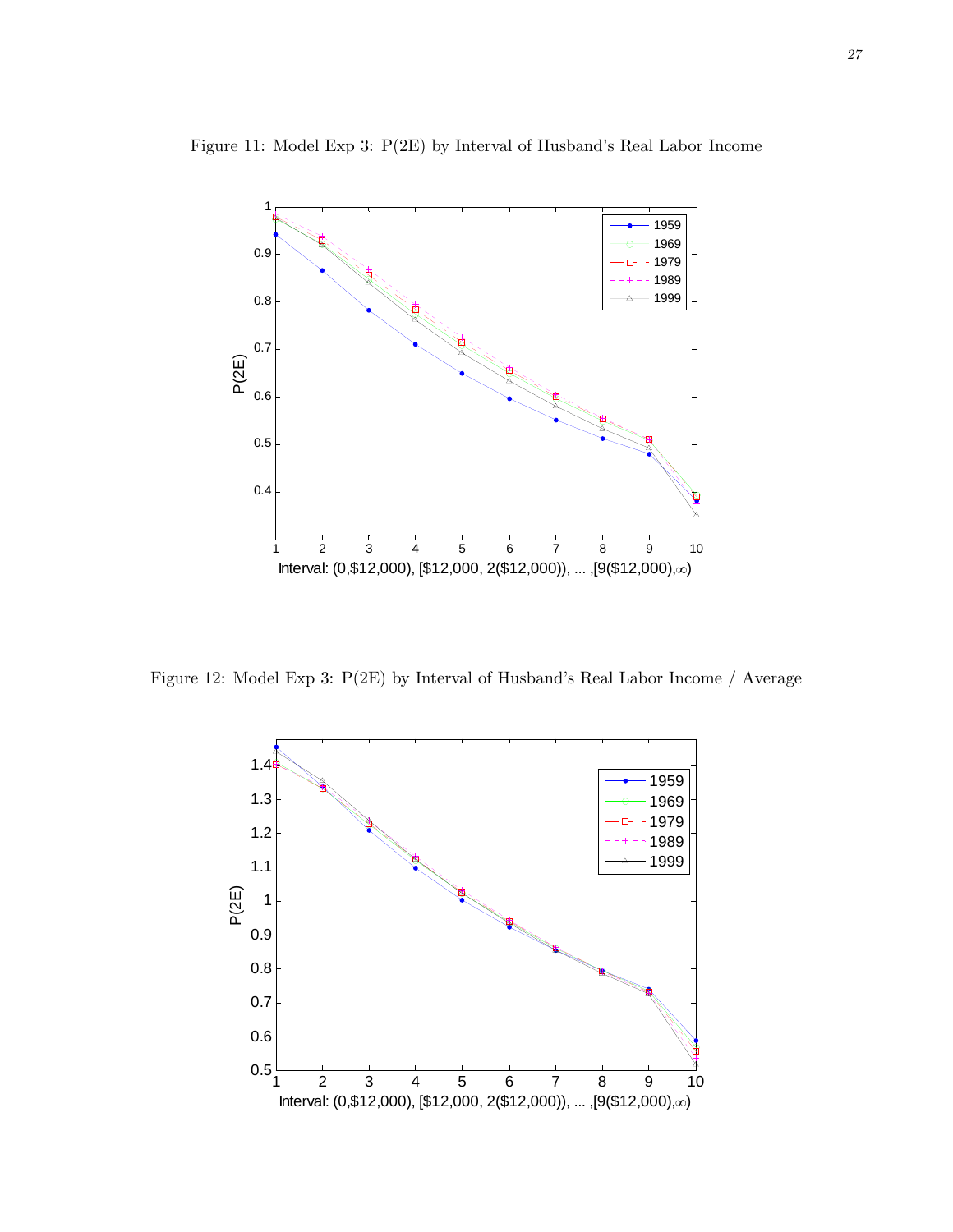

Figure 13: Model Exp 4: P(2E) by Interval of Husband's Real Labor Income

Figure 14: Model Exp 4: P(2E) by Interval of Husband's Real Labor Income / Average

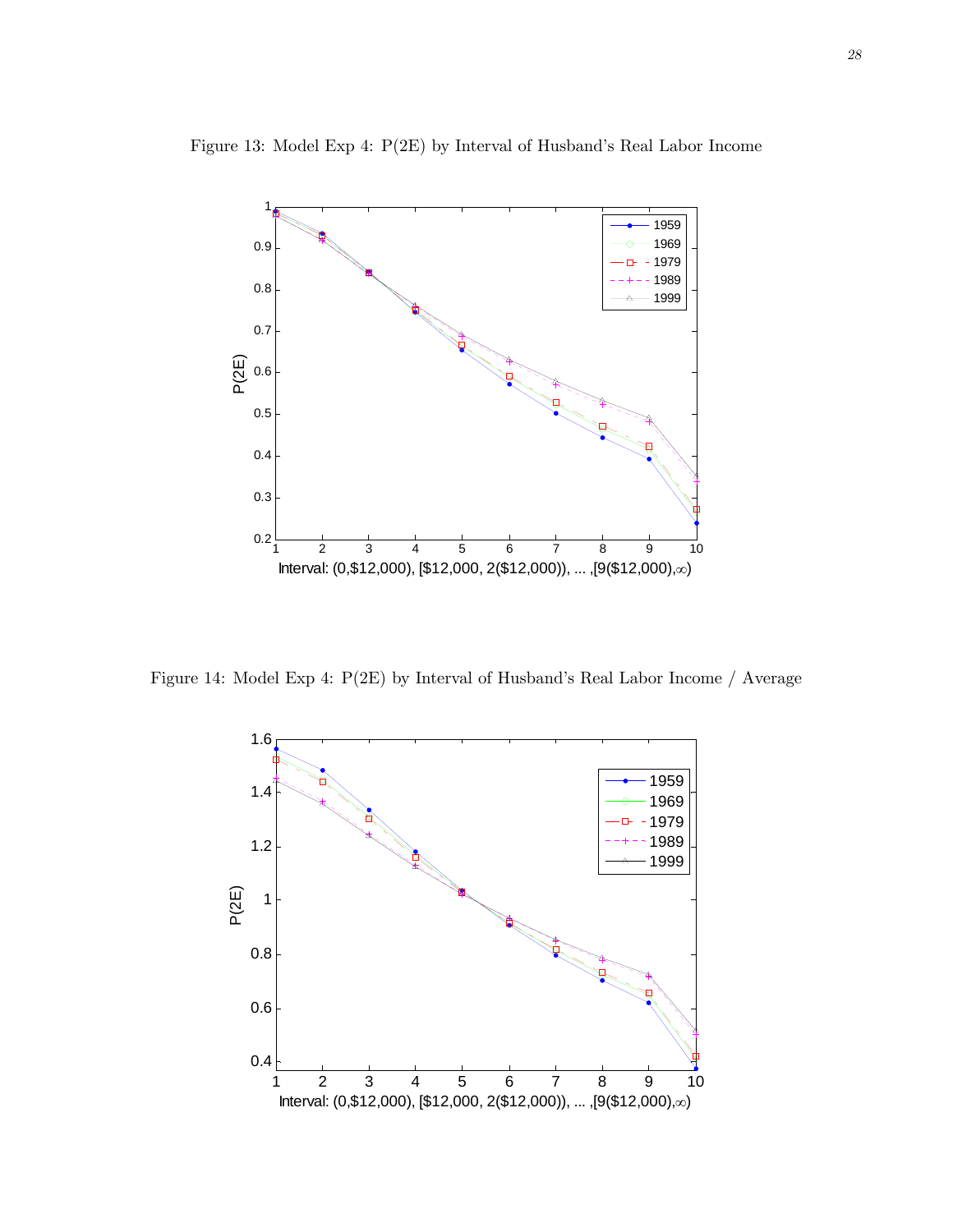

Figure 15: Model Exp 5: P(2E) by Interval of Husband's Real Labor Income

Figure 16: Model Exp 5: P(2E) by Interval of Husband's Real Labor Income / Average

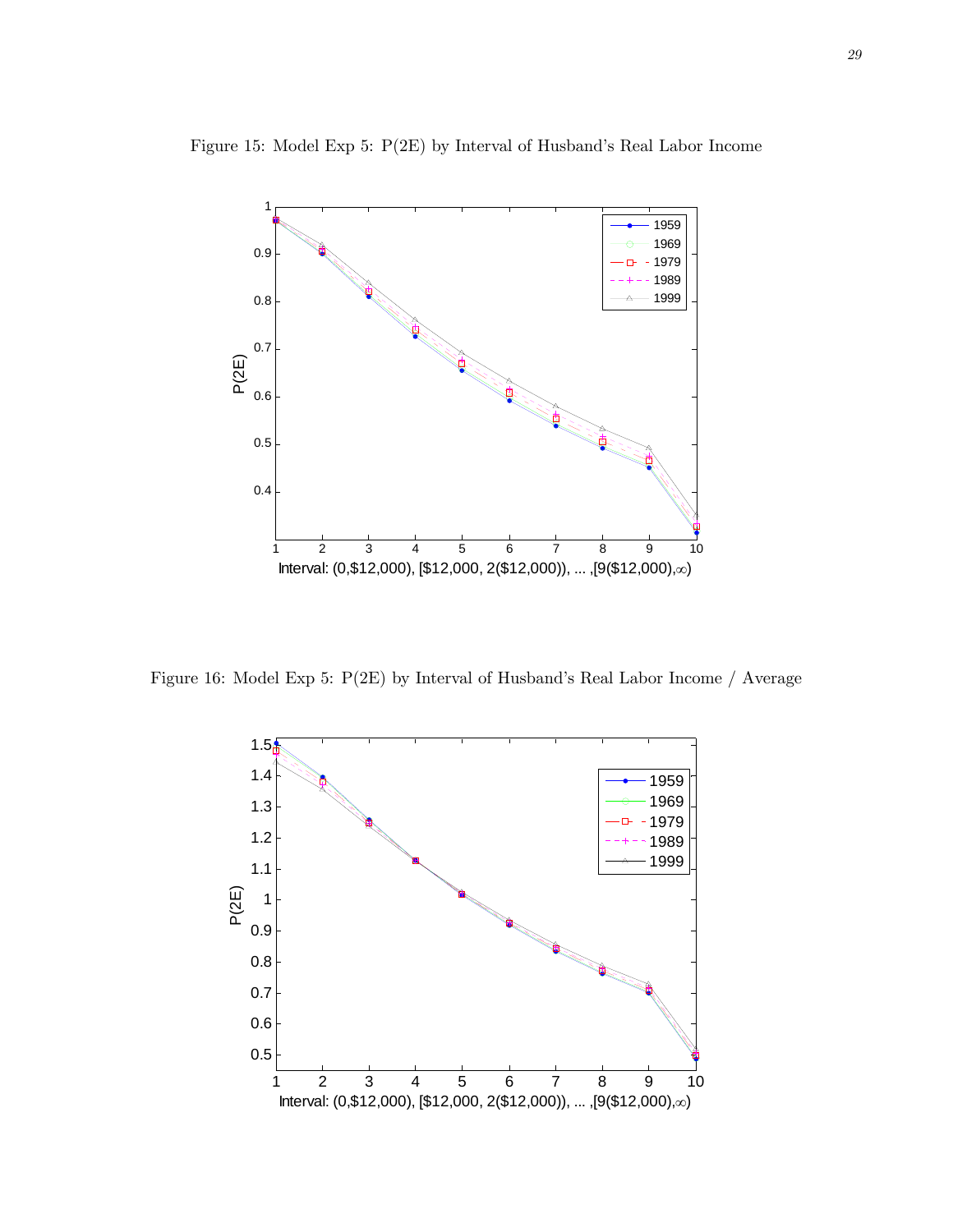

Figure 17: Model: Average Leisure $_f =$  Average Leisure $_m$ , 2E couples

Figure 18: Model: Average Leisure $_m$ , 1M couples

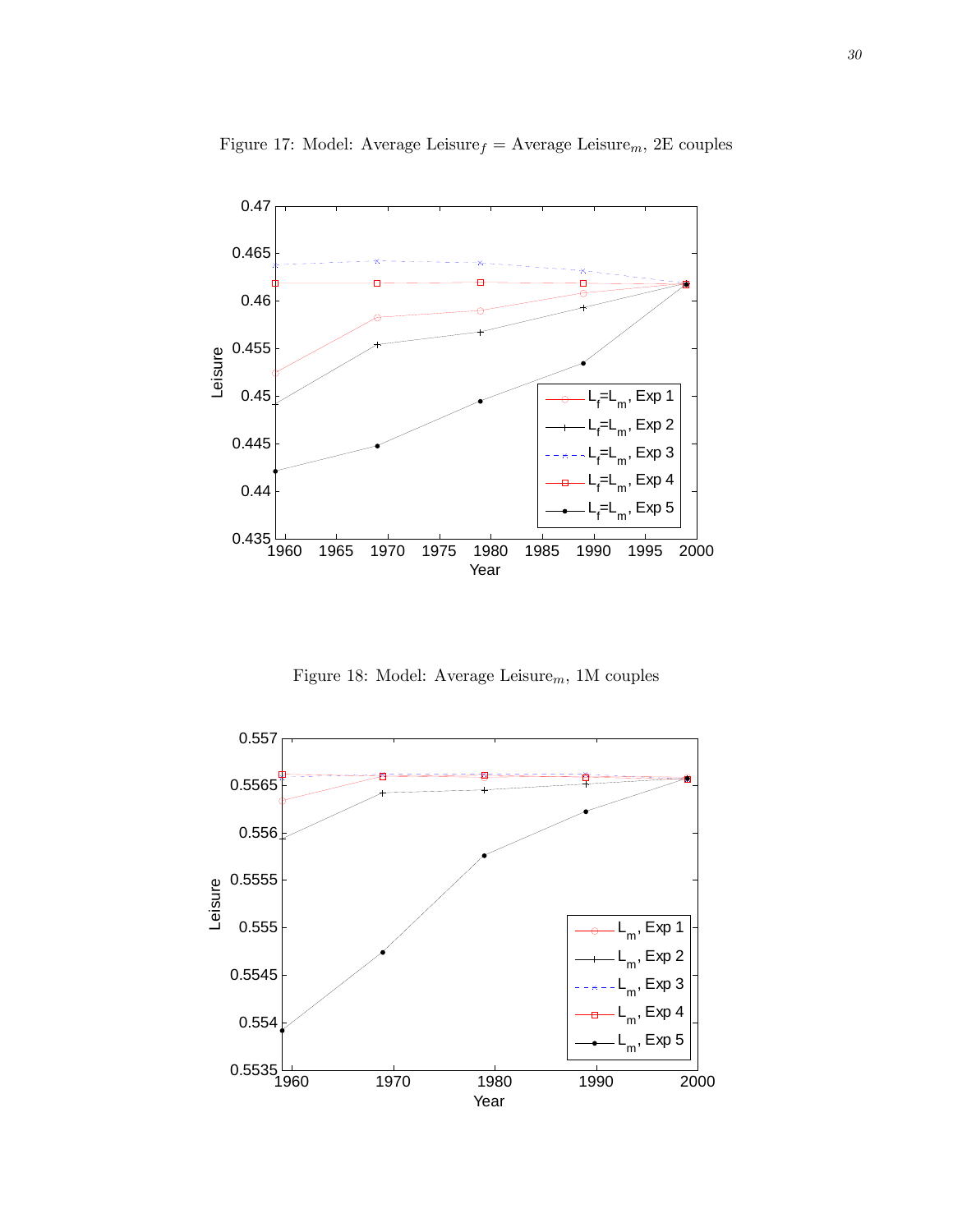

Figure 19: Model: Average Leisure $_f,$  1M couples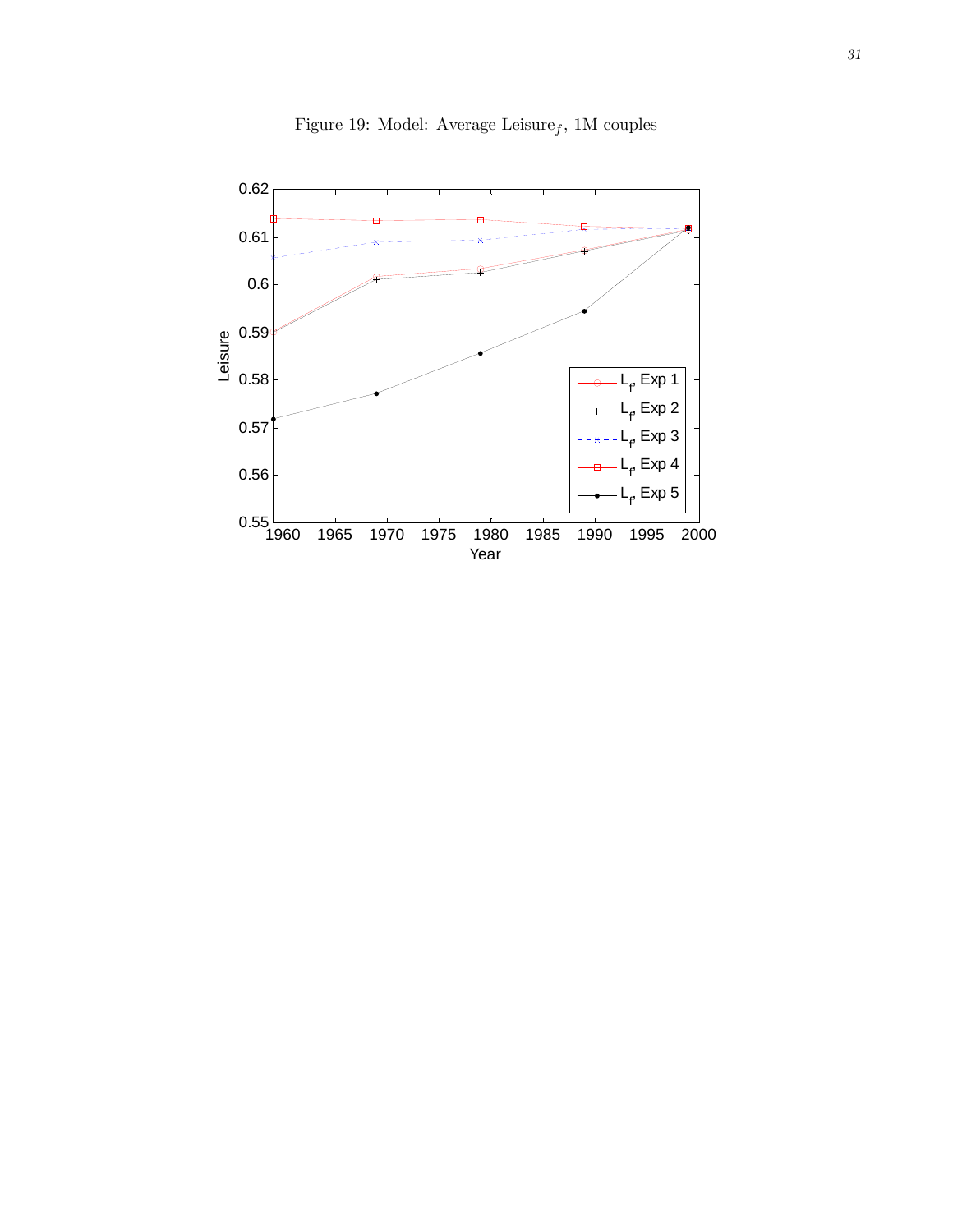

Figure 20: Model: Average Leisure $_m$  / Average Leisure $_f$ , 1M couples

Figure 21: Model: Average Male Leisure